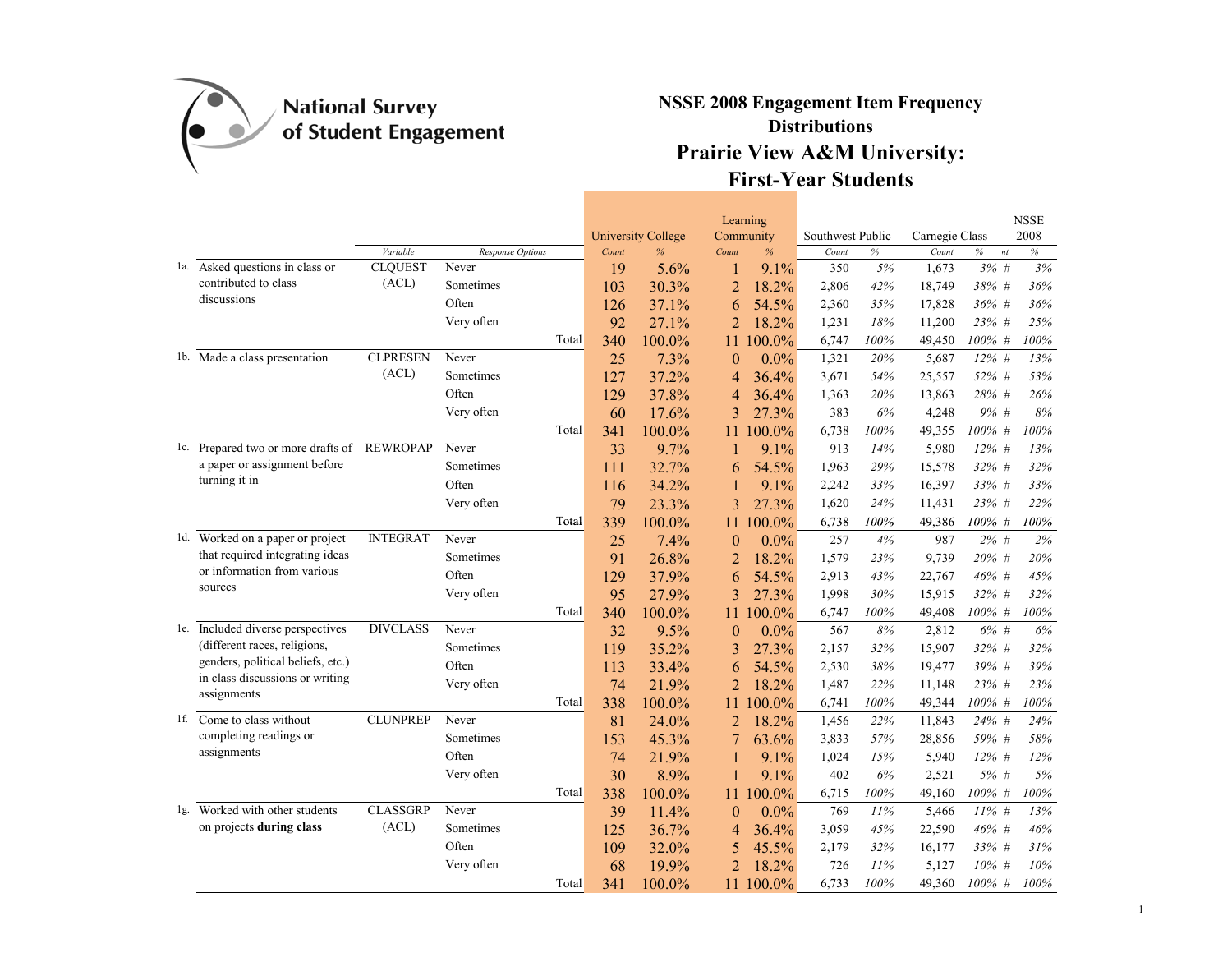

|     |                                    |                 |                                  |       |                           | Learning                  |                  |      |                |            | <b>NSSE</b> |
|-----|------------------------------------|-----------------|----------------------------------|-------|---------------------------|---------------------------|------------------|------|----------------|------------|-------------|
|     |                                    |                 |                                  |       | <b>University College</b> | Community                 | Southwest Public |      | Carnegie Class |            | 2008        |
|     | 1h. Worked with classmates         | Variable        | <b>Response Options</b><br>Never | Count | $\frac{1}{6}$             | Count<br>$\%$             | Count            | $\%$ | Count          | $\%$<br>nt | $\%$        |
|     | outside of class to prepare        | <b>OCCGRP</b>   |                                  | 13    | 3.8%                      | $\theta$<br>$0.0\%$       | 1,074            | 16%  | 6,708          | 14% #      | 12%         |
|     | class assignments                  | (ACL)           | Sometimes                        | 107   | 31.4%                     | $\overline{2}$<br>18.2%   | 2,982            | 44%  | 22,094         | 45% #      | 43%         |
|     |                                    |                 | Often                            | 136   | 39.9%                     | 36.4%<br>4                | 1,922            | 28%  | 14,966         | 30% #      | 32%         |
|     |                                    |                 | Very often                       | 85    | 24.9%                     | 5<br>45.5%                | 773              | 11%  | 5,663          | $11\%$ #   | 13%         |
|     |                                    |                 | Total                            | 341   | 100.0%                    | 100.0%<br>11              | 6,751            | 100% | 49,431         | 100% #     | 100%        |
|     | 1i. Put together ideas or concepts | <b>INTIDEAS</b> | Never                            | 24    | 7.0%                      | $0.0\%$<br>$\overline{0}$ | 494              | 8%   | 2,877          | 6%#        | 6%          |
|     | from different courses when        |                 | Sometimes                        | 129   | 37.8%                     | 45.5%<br>5                | 2,652            | 42%  | 18,448         | 40% #      | 39%         |
|     | completing assignments or          |                 | Often                            | 124   | 36.4%                     | 5<br>45.5%                | 2,398            | 38%  | 18,353         | 39% #      | 40%         |
|     | during class discussions           |                 | Very often                       | 64    | 18.8%                     | 9.1%<br>1                 | 817              | 13%  | 6,790          | 15% #      | 16%         |
|     |                                    |                 | Total                            | 341   | 100.0%                    | 100.0%<br>11              | 6,361            | 100% | 46,468         | 100% #     | 100%        |
| lj. | Tutored or taught other            | <b>TUTOR</b>    | Never                            | 92    | 27.0%                     | 5<br>45.5%                | 3,053            | 48%  | 24,660         | 53% #      | 50%         |
|     | students (paid or voluntary)       | (ACL)           | Sometimes                        | 132   | 38.7%                     | 36.4%<br>4                | 2,238            | 35%  | 15,076         | 32% #      | 34%         |
|     |                                    |                 | Often                            | 77    | 22.6%                     | 9.1%<br>1                 | 751              | 12%  | 4,809          | $10\%$ #   | 11%         |
|     |                                    |                 | Very often                       | 40    | 11.7%                     | 9.1%<br>1                 | 321              | 5%   | 1,923          | $4\%$ #    | 5%          |
|     |                                    |                 | Total                            | 341   | 100.0%                    | 100.0%<br>11              | 6,363            | 100% | 46,468         | 100% #     | 100%        |
|     | 1k. Participated in a community-   | <b>COMMPROJ</b> | Never                            | 116   | 34.3%                     | 9.1%<br>1                 | 3,895            | 61%  | 26,937         | 58% #      | 58%         |
|     | based project (e.g. service        | (ACL)           | Sometimes                        | 109   | 32.2%                     | 7<br>63.6%                | 1,643            | 26%  | 13,062         | 28% #      | 28%         |
|     | learning) as part of a regular     |                 | Often                            | 74    | 21.9%                     | 9.1%<br>1                 | 590              | 9%   | 4,531          | $10\%$ #   | 10%         |
|     | course                             |                 | Very often                       | 39    | 11.5%                     | $\overline{2}$<br>18.2%   | 224              | 4%   | 1,909          | 4%#        | 4%          |
|     |                                    |                 | Total                            | 338   | 100.0%                    | 100.0%<br>11.             | 6,352            | 100% | 46,439         | 100% #     | 100%        |
| 11. | Used an electronic medium          | <b>ITACADEM</b> | Never                            | 54    | 15.9%                     | 9.1%<br>1                 | 1,140            | 18%  | 8,120          | 17% #      | 17%         |
|     | (listserv, chat group, Internet,   | (EEE)           | Sometimes                        | 94    | 27.6%                     | 36.4%<br>4                | 2,013            | 32%  | 15,082         | 32% #      | 32%         |
|     | instant messaging, etc.) to        |                 | Often                            | 105   | 30.9%                     | 36.4%<br>4                | 1,697            | 27%  | 12,870         | 28% #      | 28%         |
|     | discuss or complete an             |                 | Very often                       | 87    | 25.6%                     | $\overline{2}$<br>18.2%   | 1,506            | 24%  | 10,381         | 22% #      | 24%         |
|     | assignment                         |                 | Total                            | 340   | 100.0%                    | 100.0%<br>11.             | 6,356            | 100% | 46,453         | $100\%$ #  | 100%        |
|     | 1m. Used e-mail to communicate     | <b>EMAIL</b>    | Never                            | 23    | 6.8%                      | 0.0%<br>$\overline{0}$    | 171              | 3%   | 669            | $1\%$ #    | 1%          |
|     | with an instructor                 |                 | Sometimes                        | 121   | 35.6%                     | $\overline{2}$<br>18.2%   | 1,733            | 27%  | 9,960          | 21% #      | 21%         |
|     |                                    |                 | Often                            | 104   | 30.6%                     | 5<br>45.5%                | 2,300            | 36%  | 17,713         | 38% #      | 38%         |
|     |                                    |                 | Very often                       | 92    | 27.1%                     | 36.4%<br>4                | 2,152            | 34%  | 18,044         | 39% #      | 41%         |
|     |                                    |                 | Total                            | 340   | 100.0%                    | 100.0%<br>11              | 6,356            | 100% | 46,386         | 100% #     | 100%        |
|     | 1n. Discussed grades or            | <b>FACGRADE</b> | Never                            | 19    | 5.6%                      | 0.0%<br>$\overline{0}$    | 512              | 8%   | 3,612          | 8% #       | 7%          |
|     | assignments with an instructor     | (SFI)           | Sometimes                        | 114   | 33.4%                     | 27.3%<br>3                | 2,680            | 42%  | 19,349         | 42% #      | 41%         |
|     |                                    |                 | Often                            | 129   | 37.8%                     | 36.4%<br>4                | 1,991            | 31%  | 14,702         | 32% #      | 32%         |
|     |                                    |                 | Very often                       | 79    | 23.2%                     | 36.4%<br>4                | 1,177            | 19%  | 8,739          | 19% #      | 19%         |
|     |                                    |                 | Total                            | 341   | 100.0%                    | 100.0%<br>11              | 6,360            | 100% | 46,402         | 100% #     | 100%        |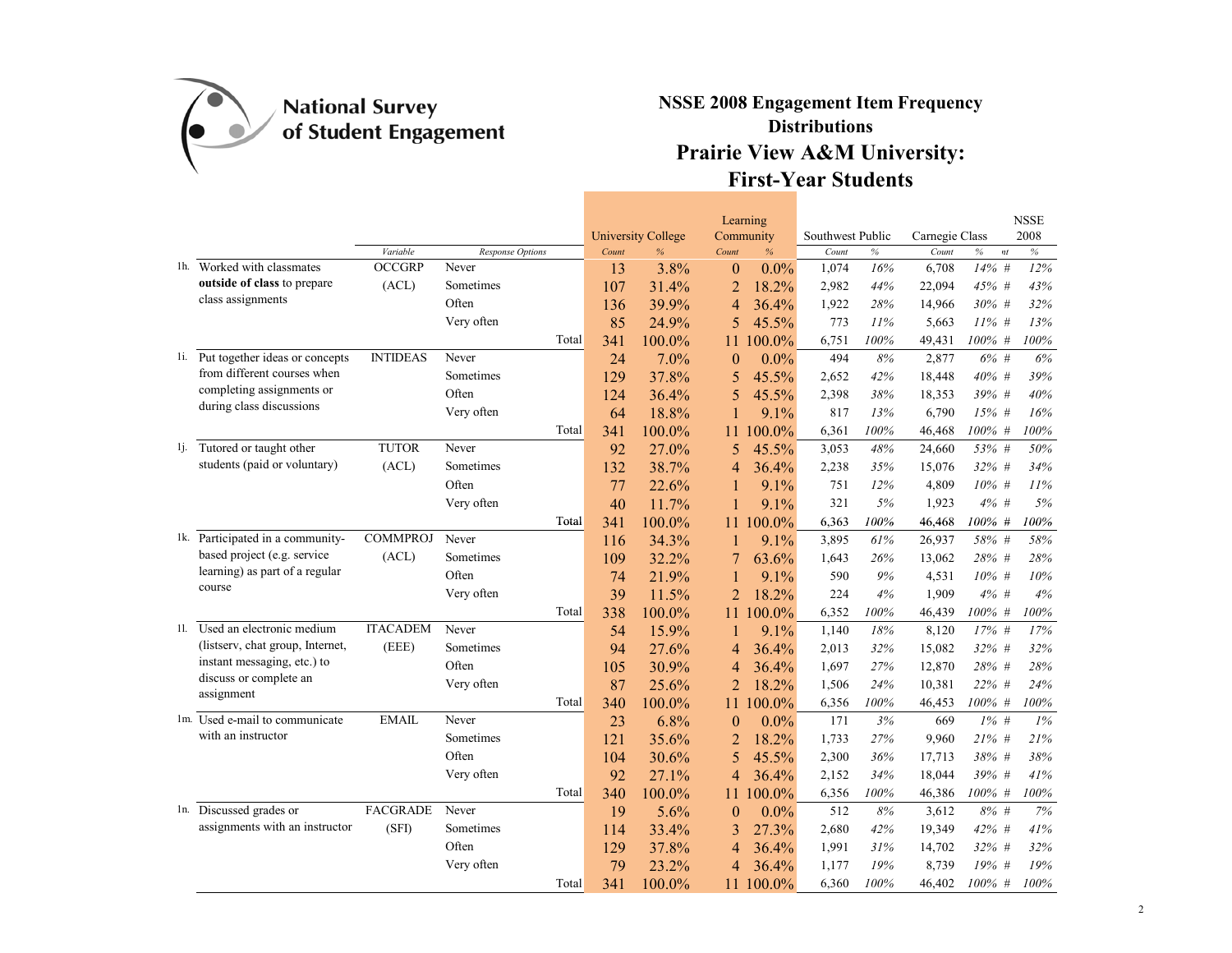

|                                                            |                             |                           |       |                           | Learning       |         |                  |      |                |            | <b>NSSE</b> |
|------------------------------------------------------------|-----------------------------|---------------------------|-------|---------------------------|----------------|---------|------------------|------|----------------|------------|-------------|
|                                                            |                             |                           |       | <b>University College</b> | Community      |         | Southwest Public |      | Carnegie Class |            | 2008        |
|                                                            | Variable<br><b>FACPLANS</b> | Response Options<br>Never | Count | %                         | Count          | %       | Count            | $\%$ | Count          | $\%$<br>nt | $\%$        |
| 10. Talked about career plans<br>with a faculty member or  |                             |                           | 50    | 14.7%                     | 1              | $9.1\%$ | 1,317            | 21%  | 10,433         | 22% #      | 21%         |
| advisor                                                    | (SF1)                       | Sometimes<br>Often        | 135   | 39.6%                     | 3              | 27.3%   | 2,964            | 47%  | 21,240         | 46% #      | 47%         |
|                                                            |                             |                           | 105   | 30.8%                     | 4              | 36.4%   | 1,444            | 23%  | 10,204         | 22% #      | 22%         |
|                                                            |                             | Very often                | 51    | 15.0%                     | 3              | 27.3%   | 630              | 10%  | 4,575          | $10\%$ #   | 10%         |
|                                                            |                             | Total                     | 341   | 100.0%                    | 11             | 100.0%  | 6,355            | 100% | 46,452         | $100\%$ #  | 100%        |
| 1p. Discussed ideas from your<br>readings or classes with  | <b>FACIDEAS</b>             | Never                     | 76    | 22.3%                     | 3              | 27.3%   | 2,537            | 40%  | 18,274         | 39% #      | 37%         |
| faculty members outside of                                 | (SF)                        | Sometimes                 | 118   | 34.6%                     | 3              | 27.3%   | 2,431            | 38%  | 18,166         | 39% #      | 40%         |
| class                                                      |                             | Often                     | 100   | 29.3%                     | 3              | 27.3%   | 968              | 15%  | 6,954          | 15% #      | 16%         |
|                                                            |                             | Very often                | 47    | 13.8%                     | $\overline{2}$ | 18.2%   | 426              | 7%   | 3,060          | $7\%$ #    | 7%          |
|                                                            |                             | Total                     | 341   | 100.0%                    | 11             | 100.0%  | 6,362            | 100% | 46,454         | 100% #     | 100%        |
| 1q. Received prompt written or                             | <b>FACFEED</b>              | Never                     | 35    | 10.3%                     | 2              | 18.2%   | 583              | 9%   | 3,103          | $7\%$ #    | 6%          |
| oral feedback from faculty on<br>your academic performance | (SFI)                       | Sometimes                 | 132   | 38.9%                     | 3              | 27.3%   | 2,306            | 37%  | 16,484         | 36% #      | 35%         |
|                                                            |                             | Often                     | 117   | 34.5%                     | 5              | 45.5%   | 2,462            | 39%  | 18,603         | $41\%$ #   | 41%         |
|                                                            |                             | Very often                | 55    | 16.2%                     |                | 9.1%    | 888              | 14%  | 7,304          | $16\%$ #   | 17%         |
|                                                            |                             | Total                     | 339   | 100.0%                    | 11             | 100.0%  | 6,239            | 100% | 45,494         | 100% #     | 100%        |
| 1r. Worked harder than you                                 | <b>WORKHARD</b>             | Never                     | 11    | 3.3%                      | $\theta$       | 0.0%    | 497              | 8%   | 2,809          | 6% #       | 7%          |
| thought you could to meet an<br>instructor's standards or  | (LAC)                       | Sometimes                 | 94    | 27.8%                     | 1              | 9.1%    | 2,342            | 38%  | 17,264         | 38% #      | 37%         |
| expectations                                               |                             | Often                     | 133   | 39.3%                     | 5              | 45.5%   | 2,401            | 39%  | 17,952         | 39% #      | 39%         |
|                                                            |                             | Very often                | 100   | 29.6%                     | 5              | 45.5%   | 992              | 16%  | 7,435          | $16%$ #    | 17%         |
|                                                            |                             | Total                     | 338   | 100.0%                    | 11             | 100.0%  | 6,232            | 100% | 45,460         | $100\%$ #  | 100%        |
| 1s. Worked with faculty members                            | <b>FACOTHER</b>             | Never                     | 105   | 30.9%                     | 4              | 36.4%   | 3,528            | 57%  | 25,172         | 55% #      | 53%         |
| on activities other than                                   | (SF)                        | Sometimes                 | 101   | 29.7%                     | 5              | 45.5%   | 1,706            | 27%  | 12,897         | 28% #      | 30%         |
| coursework (committees,                                    |                             | Often                     | 99    | 29.1%                     | 1              | 9.1%    | 709              | 11%  | 5,251          | $12\%$ #   | 12%         |
| orientation, student life<br>activities, etc.)             |                             | Very often                | 35    | 10.3%                     |                | 9.1%    | 283              | 5%   | 2,080          | 5% #       | 5%          |
|                                                            |                             | Total                     | 340   | 100.0%                    | 11             | 100.0%  | 6,226            | 100% | 45,400         | 100% #     | 100%        |
| 1t. Discussed ideas from your                              | <b>OOCIDEAS</b>             | Never                     | 28    | 8.2%                      | $\theta$       | $0.0\%$ | 448              | 7%   | 3,277          | $7\%$ #    | 6%          |
| readings or classes with others                            | (ACL)                       | Sometimes                 | 101   | 29.6%                     | $\overline{c}$ | 18.2%   | 2,270            | 36%  | 17,496         | 39% #      | 37%         |
| outside of class (students,                                |                             | Often                     | 138   | 40.5%                     | 6              | 54.5%   | 2,257            | 36%  | 15,965         | 35% #      | 36%         |
| family members, co-workers,<br>$etc.$ )                    |                             | Very often                | 74    | 21.7%                     | 3              | 27.3%   | 1,252            | 20%  | 8,654          | 19% #      | 21%         |
|                                                            |                             | Total                     | 341   | 100.0%                    | 11             | 100.0%  | 6,227            | 100% | 45,392         | $100\%$ #  | 100%        |
| 1u. Had serious conversations                              | <b>DIVRSTUD</b>             | Never                     | 50    | 14.7%                     | 1              | 9.1%    | 961              | 15%  | 7,085          | $16%$ #    | 15%         |
| with students of a different                               | (EEE)                       | Sometimes                 | 105   | 31.0%                     | 3              | 27.3%   | 2,083            | 33%  | 15,717         | 35% #      | 34%         |
| race or ethnicity than your                                |                             | Often                     | 113   | 33.3%                     | $\overline{c}$ | 18.2%   | 1,698            | 27%  | 12,462         | 27% #      | 27%         |
| own                                                        |                             | Very often                | 71    | 20.9%                     | 5              | 45.5%   | 1,488            | 24%  | 10,140         | 22% #      | 24%         |
|                                                            |                             | Total                     | 339   | 100.0%                    | 11             | 100.0%  | 6,230            | 100% | 45,404         | $100\%$ #  | 100%        |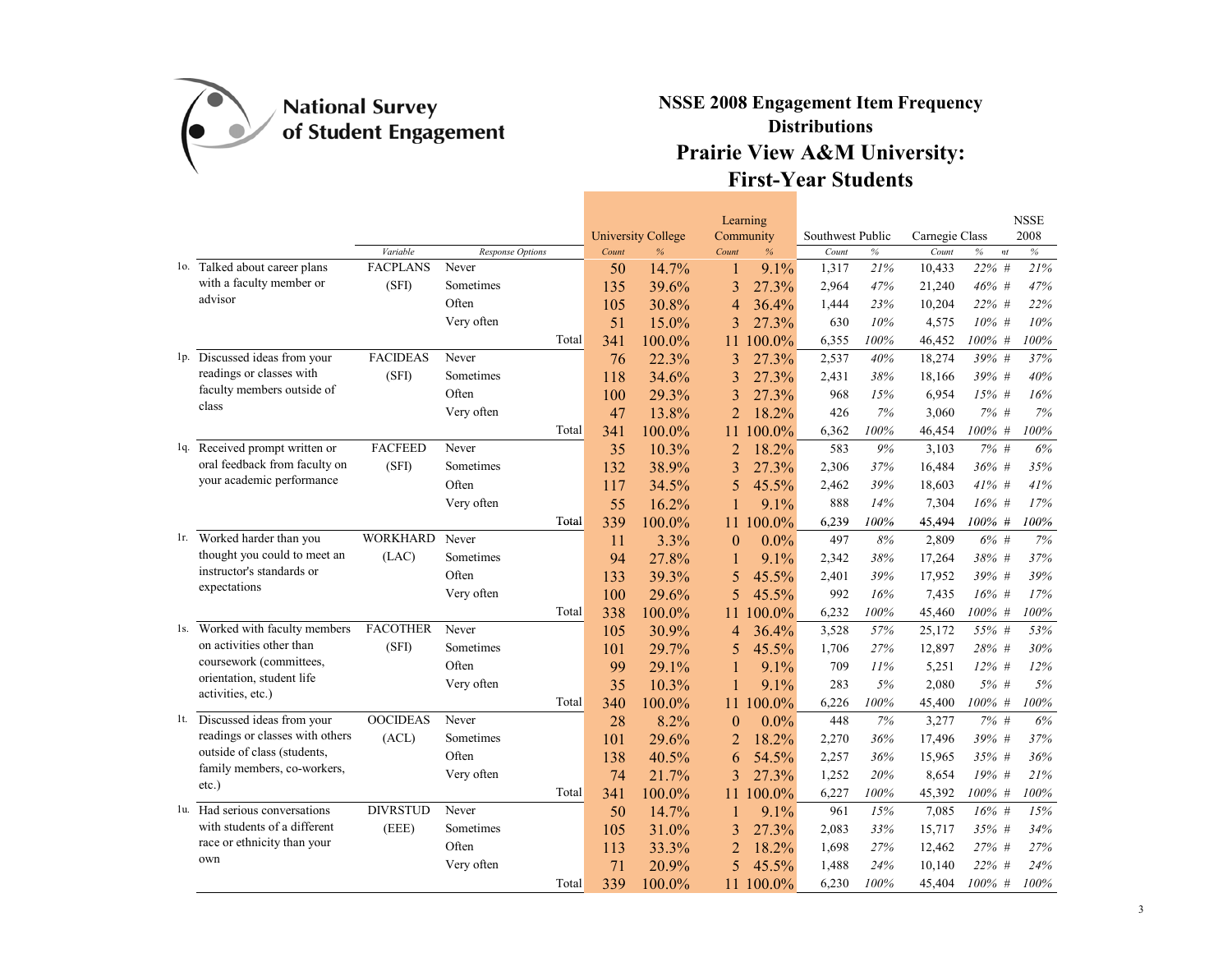

|                                               |                 |                  |       |       |                                |                  | Learning          |                           |      |                         |            | <b>NSSE</b><br>2008 |
|-----------------------------------------------|-----------------|------------------|-------|-------|--------------------------------|------------------|-------------------|---------------------------|------|-------------------------|------------|---------------------|
|                                               | Variable        | Response Options |       | Count | <b>University College</b><br>% | Count            | Community<br>$\%$ | Southwest Public<br>Count | $\%$ | Carnegie Class<br>Count | $\%$<br>nt | $\%$                |
| 1v. Had serious conversations                 | DIFFSTU2        | Never            |       | 31    | 9.1%                           | $\theta$         | $0.0\%$           | 797                       | 13%  | 5,178                   | $11\%$ #   | $11\%$              |
| with students who are very                    | (EEE)           | Sometimes        |       | 110   | 32.4%                          | 5                | 45.5%             | 2,063                     | 33%  | 15,480                  | 34% #      | 33%                 |
| different from you in terms of                |                 | Often            |       | 115   | 33.9%                          | $\overline{2}$   | 18.2%             | 1,772                     | 28%  | 13,579                  | 30% #      | 30%                 |
| their religious beliefs, political            |                 | Very often       |       | 83    | 24.5%                          | 4                | 36.4%             | 1,593                     | 26%  | 11,177                  | 25% #      | 26%                 |
| opinions, or personal values                  |                 |                  | Total | 339   | 100.0%                         | 11               | 100.0%            | 6,225                     | 100% | 45,414                  | 100% #     | 100%                |
| 2a. Coursework emphasizes:                    | <b>MEMORIZE</b> | Very little      |       | 10    | 2.9%                           |                  | 9.1%              | 291                       | 5%   | 2,260                   | 5% #       | 6%                  |
| Memorizing facts, ideas, or                   |                 | Some             |       | 74    | 21.7%                          | $\overline{2}$   | 18.2%             | 1,616                     | 26%  | 11,735                  | 26% #      | 27%                 |
| methods from your courses                     |                 | Quite a bit      |       | 143   | 41.9%                          | 7                | 63.6%             | 2,474                     | 40%  | 18,721                  | 42% #      | 40%                 |
| and readings                                  |                 | Very much        |       | 114   | 33.4%                          |                  | 9.1%              | 1,787                     | 29%  | 12,347                  | 27% #      | 27%                 |
|                                               |                 |                  | Total | 341   | 100.0%                         | 11               | 100.0%            | 6,168                     | 100% | 45,063                  | 100% #     | 100%                |
| 2b. Coursework emphasizes:                    | <b>ANALYZE</b>  | Very little      |       | 8     | 2.4%                           | $\boldsymbol{0}$ | 0.0%              | 157                       | 3%   | 998                     | $2\%$ #    | 2%                  |
| Analyzing the basic elements                  | (LAC)           | Some             |       | 86    | 25.4%                          | $\overline{2}$   | 18.2%             | 1,354                     | 22%  | 9,040                   | 20% #      | 18%                 |
| of an idea, experience, or                    |                 | Quite a bit      |       | 148   | 43.7%                          | 9                | 81.8%             | 2,753                     | 45%  | 20,728                  | 46%#       | 45%                 |
| theory                                        |                 | Very much        |       | 97    | 28.6%                          | $\theta$         | $0.0\%$           | 1,892                     | 31%  | 14,206                  | 32% #      | 35%                 |
|                                               |                 |                  | Total | 339   | 100.0%                         | 11               | 100.0%            | 6,156                     | 100% | 44,972                  | 100% #     | 100%                |
| 2c. Coursework emphasizes:                    | <b>SYNTHESZ</b> | Very little      |       | 10    | 2.9%                           | $\theta$         | $0.0\%$           | 351                       | 6%   | 2,019                   | $5%$ #     | 4%                  |
| Synthesizing and organizing                   | (LAC)           | Some             |       | 96    | 28.2%                          | 3                | 27.3%             | 1,860                     | 30%  | 12,972                  | 29% #      | 27%                 |
| ideas, information, or                        |                 | Quite a bit      |       | 139   | 40.8%                          | 7                | 63.6%             | 2,495                     | 41%  | 19,085                  | 43%#       | 42%                 |
| experiences                                   |                 | Very much        |       | 96    | 28.2%                          |                  | 9.1%              | 1,438                     | 23%  | 10,790                  | 24%#       | 27%                 |
|                                               |                 |                  | Total | 341   | 100.0%                         |                  | 11 100.0%         | 6,144                     | 100% | 44,866                  | 100% #     | 100%                |
| 2d. Coursework emphasizes:                    | <b>EVALUATE</b> | Very little      |       | 10    | 3.0%                           | $\theta$         | 0.0%              | 365                       | 6%   | 2,127                   | 5% #       | 5%                  |
| Making judgments about the                    | (LAC)           | Some             |       | 91    | 26.9%                          | 2                | 18.2%             | 1,653                     | 27%  | 11,951                  | 27% #      | 26%                 |
| value of information,                         |                 | Quite a bit      |       | 138   | 40.8%                          | 7                | 63.6%             | 2,539                     | 41%  | 19,260                  | 43% #      | 42%                 |
| arguments, or methods                         |                 | Very much        |       | 99    | 29.3%                          | $\overline{2}$   | 18.2%             | 1,590                     | 26%  | 11,583                  | 26% #      | 27%                 |
|                                               |                 |                  | Total | 338   | 100.0%                         | 11               | 100.0%            | 6,147                     | 100% | 44,921                  | $100\%$ #  | 100%                |
| 2e. Coursework emphasizes:                    | <b>APPLYING</b> | Very little      |       | 11    | 3.2%                           | $\theta$         | $0.0\%$           | 265                       | 4%   | 1,690                   | $4\%$ #    | 3%                  |
| Applying theories or concepts                 | (LAC)           | Some             |       | 77    | 22.7%                          | 2                | 18.2%             | 1,473                     | 24%  | 10,486                  | 23% #      | 22%                 |
| to practical problems or in<br>new situations |                 | Quite a bit      |       | 139   | 41.0%                          | 7                | 63.6%             | 2,474                     | 40%  | 18,683                  | 42% #      | 41%                 |
|                                               |                 | Very much        |       | 112   | 33.0%                          | $\overline{2}$   | 18.2%             | 1,937                     | 32%  | 14,083                  | $31\%$ #   | 34%                 |
|                                               |                 |                  | Total | 339   | 100.0%                         | 11               | 100.0%            | 6,149                     | 100% | 44,942                  | 100% #     | 100%                |
| 3a. Number of assigned                        | <b>READASGN</b> | None             |       | 20    | 6.0%                           | $\boldsymbol{0}$ | $0.0\%$           | 65                        | 1%   | 291                     | $1\%$ #    | 1%                  |
| textbooks, books, or book-                    | (LAC)           | $1 - 4$          |       | 115   | 34.7%                          | 3                | 27.3%             | 1,662                     | 27%  | 8,813                   | 20% #      | 18%                 |
| length packs of course<br>readings            |                 | $5 - 10$         |       | 128   | 38.7%                          | 5                | 45.5%             | 2,779                     | 45%  | 19,740                  | 44% #      | 42%                 |
|                                               |                 | $11 - 20$        |       | 49    | 14.8%                          |                  | 9.1%              | 1,149                     | 19%  | 11,011                  | 25% #      | 27%                 |
|                                               |                 | More than 20     |       | 19    | 5.7%                           | $\overline{2}$   | 18.2%             | 495                       | 8%   | 5,070                   | $11\%$ #   | 13%                 |
|                                               |                 |                  | Total | 331   | 100.0%                         | 11               | 100.0%            | 6,150                     | 100% | 44.925                  | $100\%$ #  | 100%                |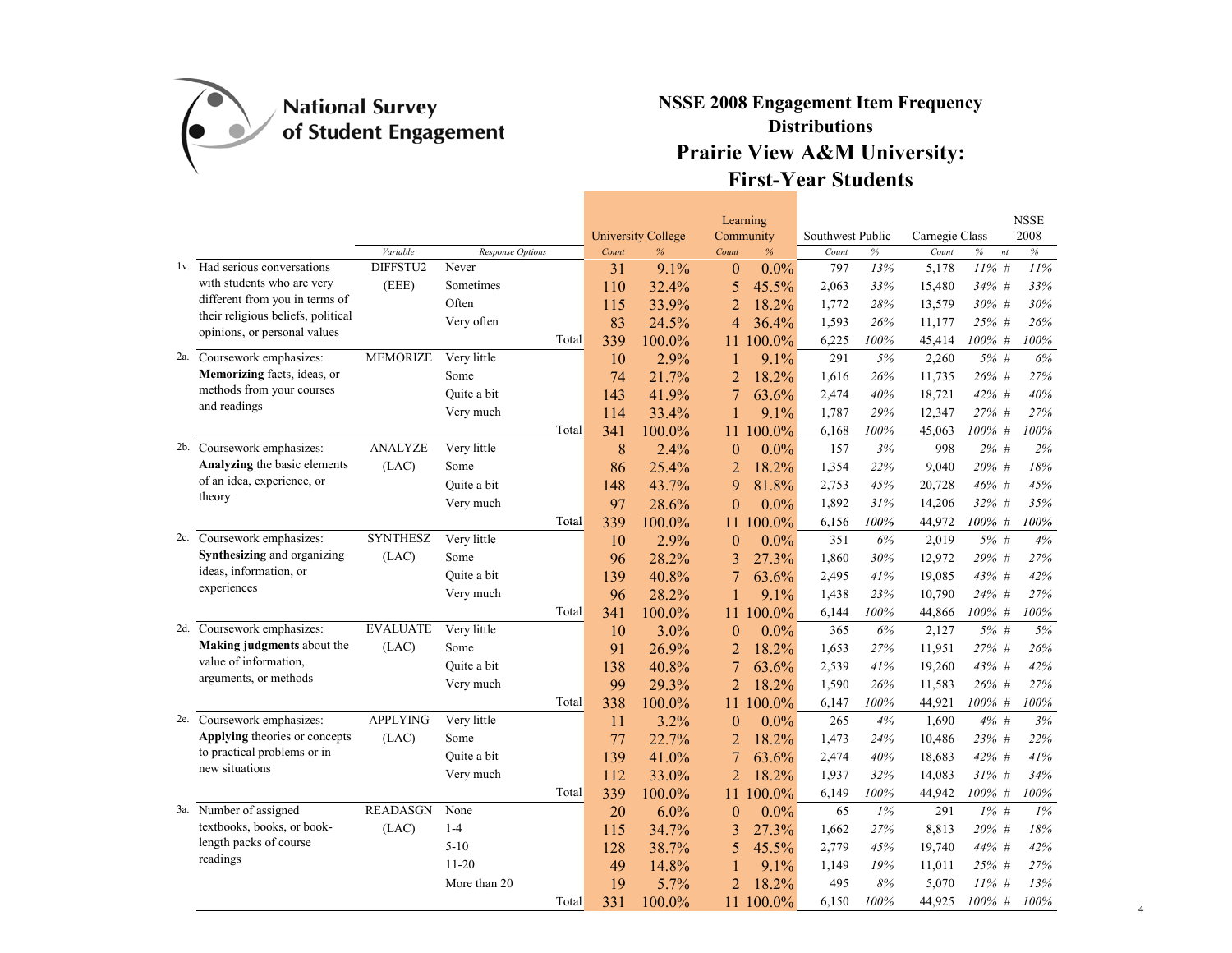

|                                 |                 |                  |       | <b>University College</b> | Learning<br>Community |         | Southwest Public |       | Carnegie Class |                     | <b>NSSE</b><br>2008 |
|---------------------------------|-----------------|------------------|-------|---------------------------|-----------------------|---------|------------------|-------|----------------|---------------------|---------------------|
|                                 | Variable        | Response Options | Count | $\frac{9}{6}$             | Count<br>$\%$         |         | Count            | $\%$  | Count          | $\%$<br>$\sqrt{nt}$ | $\%$                |
| 3b. Number of books read on     | <b>READOWN</b>  | None             | 74    | 22.1%                     | $\overline{2}$        | 18.2%   | 1,465            | 24%   | 11,957         | 27% #               | 25%                 |
| your own (not assigned) for     |                 | $1-4$            | 164   | 49.0%                     | 5<br>45.5%            |         | 3,286            | 53%   | 24,347         | 54% #               | 55%                 |
| personal enjoyment or           |                 | $5-10$           | 47    | 14.0%                     | 3                     | 27.3%   | 859              | 14%   | 5,391          | $12\%$ #            | 13%                 |
| academic enrichment             |                 | $11-20$          | 42    | 12.5%                     | $\overline{0}$        | $0.0\%$ | 294              | 5%    | 1,713          | 4%#                 | 4%                  |
|                                 |                 | More than 20     | 8     | 2.4%                      |                       | 9.1%    | 250              | 4%    | 1,540          | 3%#                 | 3%                  |
|                                 |                 | Total            | 335   | 100.0%                    | 100.0%<br>11.         |         | 6,154            | 100%  | 44,948         | 100% #              | 100%                |
| 3c. Number of written papers or | <b>WRITEMOR</b> | None             | 157   | 47.0%                     | 8                     | 72.7%   | 5,076            | 82%   | 37,422         | 83% #               | 82%                 |
| reports of 20 pages or more     | (LAC)           | $1-4$            | 82    | 24.6%                     | 3                     | 27.3%   | 737              | 12%   | 5,302          | 12% #               | 13%                 |
|                                 |                 | $5 - 10$         | 56    | 16.8%                     | $\theta$              | $0.0\%$ | 194              | 3%    | 1,239          | 3%#                 | 3%                  |
|                                 |                 | $11-20$          | 27    | 8.1%                      | $\theta$              | $0.0\%$ | 86               | $1\%$ | 559            | $1\%$ #             | 1%                  |
|                                 |                 | More than 20     | 12    | 3.6%                      | $\theta$              | 0.0%    | 63               | 1%    | 419            | $1\%$ #             | 1%                  |
|                                 |                 | Total            | 334   | 100.0%                    | 100.0%<br>11          |         | 6,156            | 100%  | 44,941         | 100% #              | 100%                |
| 3d. Number of written papers or | <b>WRITEMID</b> | None             | 77    | 23.1%                     | 3                     | 27.3%   | 1,314            | 21%   | 5,989          | $13\%$ #            | 12%                 |
| reports between 5 and 19        | (LAC)           | $1-4$            | 145   | 43.4%                     | 54.5%<br>6            |         | 3,125            | 51%   | 24,210         | 54% #               | 53%                 |
| pages                           |                 | $5 - 10$         | 78    | 23.4%                     | $\overline{2}$        | 18.2%   | 1,334            | 22%   | 11,312         | 25% #               | 27%                 |
|                                 |                 | $11 - 20$        | 26    | 7.8%                      | $\theta$              | $0.0\%$ | 317              | 5%    | 2,831          | 6%#                 | 7%                  |
|                                 |                 | More than 20     | 8     | 2.4%                      | $\overline{0}$        | $0.0\%$ | 62               | 1%    | 593            | $1\%$ #             | 2%                  |
|                                 |                 | Total            | 334   | 100.0%                    | 100.0%<br>$11^{-}$    |         | 6,152            | 100%  | 44,935         | 100% #              | 100%                |
| 3e. Number of written papers or | <b>WRITESML</b> | None             | 24    | 7.2%                      | 1                     | 9.1%    | 328              | 5%    | 1,181          | 3%#                 | 3%                  |
| reports of fewer than 5 pages   | (LAC)           | $1-4$            | 142   | 42.5%                     | 5<br>45.5%            |         | 2,388            | 39%   | 13,911         | $31\%$ #            | 29%                 |
|                                 |                 | $5-10$           | 111   | 33.2%                     | 5<br>45.5%            |         | 1,978            | 32%   | 15,570         | 35% #               | 35%                 |
|                                 |                 | $11-20$          | 44    | 13.2%                     | $\theta$              | $0.0\%$ | 1,006            | 16%   | 9,539          | $21\%$ #            | 22%                 |
|                                 |                 | More than 20     | 13    | 3.9%                      | $\theta$              | $0.0\%$ | 454              | 7%    | 4,778          | $11\%$ #            | 12%                 |
|                                 |                 | Total            | 334   | 100.0%                    | 100.0%<br>11          |         | 6,154            | 100%  | 44,979         | 100% #              | 100%                |
| 4a. Number of problem sets that | <b>PROBSETA</b> | None             | 39    | 11.7%                     | 1                     | 9.1%    | 846              | 14%   | 5,733          | 13% #               | 13%                 |
| take you more than an hour to   |                 | $1 - 2$          | 102   | 30.6%                     | 5<br>45.5%            |         | 2,226            | 36%   | 15,977         | $36\%$ #            | 35%                 |
| complete                        |                 | $3 - 4$          | 118   | 35.4%                     | 1                     | 9.1%    | 1,882            | 31%   | 14,596         | 33% #               | 32%                 |
|                                 |                 | $5 - 6$          | 48    | 14.4%                     | $\mathbf{1}$          | 9.1%    | 582              | 9%    | 4,655          | $10\%$ #            | 11%                 |
|                                 |                 | More than 6      | 26    | 7.8%                      | 3                     | 27.3%   | 592              | 10%   | 3,824          | 9%#                 | 10%                 |
|                                 |                 | Total            | 333   | 100.0%                    | 100.0%<br>11          |         | 6,128            | 100%  | 44,785         | 100% #              | 100%                |
| 4b. Number of problem sets that | <b>PROBSETB</b> | None             | 43    | 13.0%                     | 4                     | 36.4%   | 814              | 13%   | 5,000          | $11\%$ #            | 13%                 |
| take you less than an hour to   |                 | $1 - 2$          | 112   | 33.8%                     | 1                     | 9.1%    | 2,301            | 38%   | 15,565         | 35% #               | 35%                 |
| complete                        |                 | $3 - 4$          | 107   | 32.3%                     | 6                     | 54.5%   | 1,635            | 27%   | 12,798         | 29% #               | 28%                 |
|                                 |                 | $5 - 6$          | 41    | 12.4%                     | $\theta$              | 0.0%    | 655              | 11%   | 5,748          | 13% #               | 12%                 |
|                                 |                 | More than 6      | 28    | 8.5%                      | $\theta$              | 0.0%    | 717              | 12%   | 5,562          | $12\%$ #            | 12%                 |
|                                 |                 | Total            | 331   | 100.0%                    | 100.0%<br>11          |         | 6,122            | 100%  | 44,673         | $100\%$ #           | 100%                |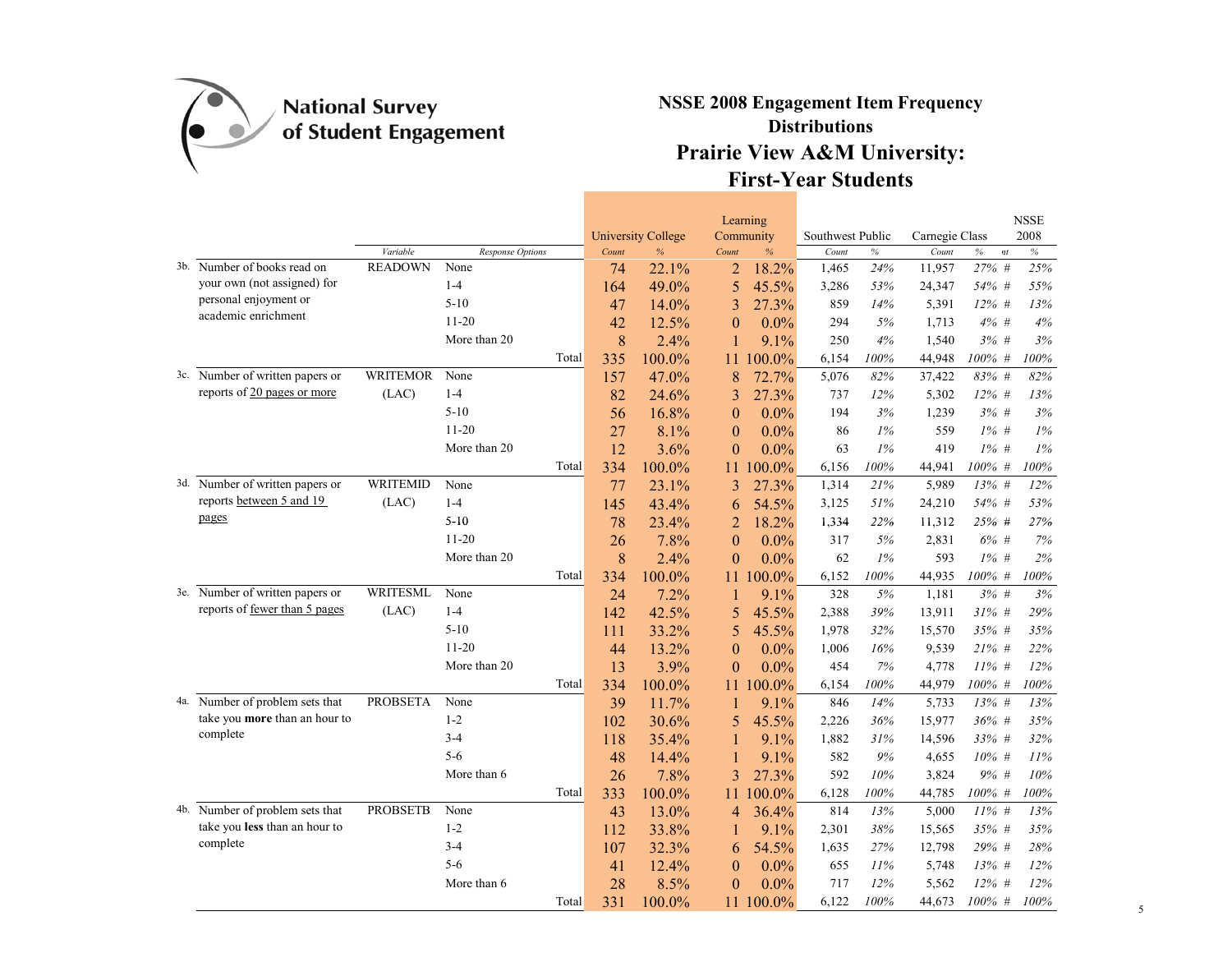

|    |                                    |                 |                  | <b>University College</b> |                   | Learning                        |                  |       |                |                       | <b>NSSE</b> |
|----|------------------------------------|-----------------|------------------|---------------------------|-------------------|---------------------------------|------------------|-------|----------------|-----------------------|-------------|
|    |                                    | Variable        | Response Options | Count                     | $\frac{9}{6}$     | Community<br>$\%$               | Southwest Public | $\%$  | Carnegie Class |                       | 2008        |
| 5. | Select the circle that best        | <b>EXAMS</b>    | 1 Very little    | 12                        | 3.6%              | Count<br>$\theta$<br>$0.0\%$    | Count<br>39      | $1\%$ | Count<br>270   | $\%$<br>nt<br>$1\%$ # | $\%$<br>1%  |
|    | represents the extent to which     |                 | $\overline{2}$   | 6                         | 1.8%              | $0.0\%$<br>$\theta$             | 85               | 1%    | 575            | $1\%$ #               | $1\%$       |
|    | your examinations during the       |                 | 3                | 14                        | 4.2%              | $0.0\%$<br>$\theta$             | 237              | 4%    | 1,697          | $4\%$ #               | 4%          |
|    | current school year challenged     |                 | $\overline{4}$   | 51                        | 15.4%             | 18.2%<br>$\overline{2}$         | 848              | 14%   | 6,334          | 14% #                 | 13%         |
|    | you to do your best work           |                 | 5                | 108                       | 32.5%             |                                 | 1,815            | 30%   | 14,480         | 32% #                 | 30%         |
|    |                                    |                 | 6                |                           | 23.8%             | 36.4%<br>$\overline{4}$         | 1,889            | 31%   | 14,047         | $31\%$ #              | 33%         |
|    |                                    |                 | 7 Very much      | 79<br>62                  | 18.7%             | 9.1%                            | 1,238            | 20%   | 7,496          | $17%$ #               | 19%         |
|    |                                    |                 | Total            | 332                       |                   | 36.4%<br>4                      | 6,151            | 100%  | 44,899         | 100% #                | 100%        |
|    | 6a. Attended an art exhibit, play, | ATDART07        | Never            |                           | 100.0%<br>$0.0\%$ | 100.0%<br>11<br>0.0%            | 1,444            | 24%   | 9,723          | 22% #                 | 20%         |
|    | dance, music, theater, or other    |                 | Sometimes        | $\theta$<br>$\theta$      | $0.0\%$           | $\theta$<br>$0.0\%$             | 2,797            | 46%   | 20,497         | 46% #                 | 46%         |
|    | performance                        |                 | Often            | $\theta$                  | $0.0\%$           | $\theta$<br>$0.0\%$<br>$\theta$ | 1,187            | 19%   | 8,819          | 20% #                 | 21%         |
|    |                                    |                 | Very often       | $\theta$                  | $0.0\%$           | $0.0\%$<br>$\theta$             | 665              | 11%   | 5,375          | $12\%$ #              | 13%         |
|    |                                    |                 | Total            | $\theta$                  | $0.0\%$           | $0.0\%$<br>$\theta$             | 6,093            | 100%  | 44,414         | 100% #                | 100%        |
|    | 6b. Exercised or participated in   | EXRCSE05        | Never            | 33                        | 9.9%              | 9.1%<br>1                       | 884              | 15%   | 5,765          | 13% #                 | 11%         |
|    | physical fitness activities        |                 | Sometimes        | 118                       | 35.4%             | 54.5%<br>6                      | 1,814            | 30%   | 12,362         | 28% #                 | 28%         |
|    |                                    |                 | Often            | 115                       | 34.5%             | 4<br>36.4%                      | 1,593            | 26%   | 11,191         | 25% #                 | 26%         |
|    |                                    |                 | Very often       | 67                        | 20.1%             | 0.0%<br>$\theta$                | 1,788            | 29%   | 15,008         | 34% #                 | 36%         |
|    |                                    |                 | Total            | 333                       | 100.0%            | 100.0%<br>11                    | 6,079            | 100%  | 44,326         | 100% #                | 100%        |
|    | 6c. Participated in activities to  | WORSHP05        | Never            | 41                        | 12.3%             | 27.3%<br>3                      | 2,296            | 38%   | 19,330         | 44% #                 | 40%         |
|    | enhance your spirituality          |                 | Sometimes        | 115                       | 34.5%             | 3<br>27.3%                      | 1,696            | 28%   | 12,521         | 28% #                 | 28%         |
|    | (worship, meditation, prayer,      |                 | Often            | 109                       | 32.7%             | 36.4%<br>4                      | 969              | 16%   | 6,239          | $14\%$ #              | 15%         |
|    | etc.)                              |                 | Very often       | 68                        | 20.4%             | 9.1%                            | 1,115            | 18%   | 6,269          | $14\%$ #              | 17%         |
|    |                                    |                 | Total            | 333                       | 100.0%            | 100.0%                          | 6,076            | 100%  | 44,359         | 100% #                | 100%        |
|    | 6d. Examined the strengths and     | <b>OWNVIEW</b>  | Never            | 31                        | 9.3%              | 18.2%<br>2                      | 590              | 10%   | 4,653          | $10\%$ #              | 9%          |
|    | weaknesses of your own views       |                 | Sometimes        | 105                       | 31.6%             | 3<br>27.3%                      | 2,310            | 38%   | 17,733         | 40% #                 | 38%         |
|    | on a topic or issue                |                 | Often            | 141                       | 42.5%             | 36.4%<br>4                      | 2,144            | 35%   | 14,902         | 34% #                 | 35%         |
|    |                                    |                 | Very often       | 55                        | 16.6%             | $\overline{2}$<br>18.2%         | 1,045            | 17%   | 7,067          | 16% #                 | 18%         |
|    |                                    |                 | Total            | 332                       | 100.0%            | 100.0%<br>11                    | 6,089            | 100%  | 44,355         | 100% #                | 100%        |
|    | 6e. Tried to better understand     | <b>OTHRVIEW</b> | Never            | 23                        | 6.9%              | $0.0\%$<br>$\theta$             | 385              | 6%    | 2,721          | 6% #                  | 5%          |
|    | someone else's views by            |                 | Sometimes        | 97                        | 29.1%             | 9.1%<br>1                       | 2,030            | 33%   | 15,284         | $34\%$ #              | 34%         |
|    | imagining how an issue looks       |                 | Often            | 146                       | 43.8%             | 63.6%                           | 2,318            | 38%   | 17,184         | 39% #                 | 39%         |
|    | from his or her perspective        |                 | Very often       | 67                        | 20.1%             | 27.3%<br>3                      | 1,349            | 22%   | 9,196          | $21\%$ #              | 22%         |
|    |                                    |                 | Total            | 333                       | 100.0%            | 100.0%<br>11                    | 6,082            | 100%  | 44,385         | 100% #                | 100%        |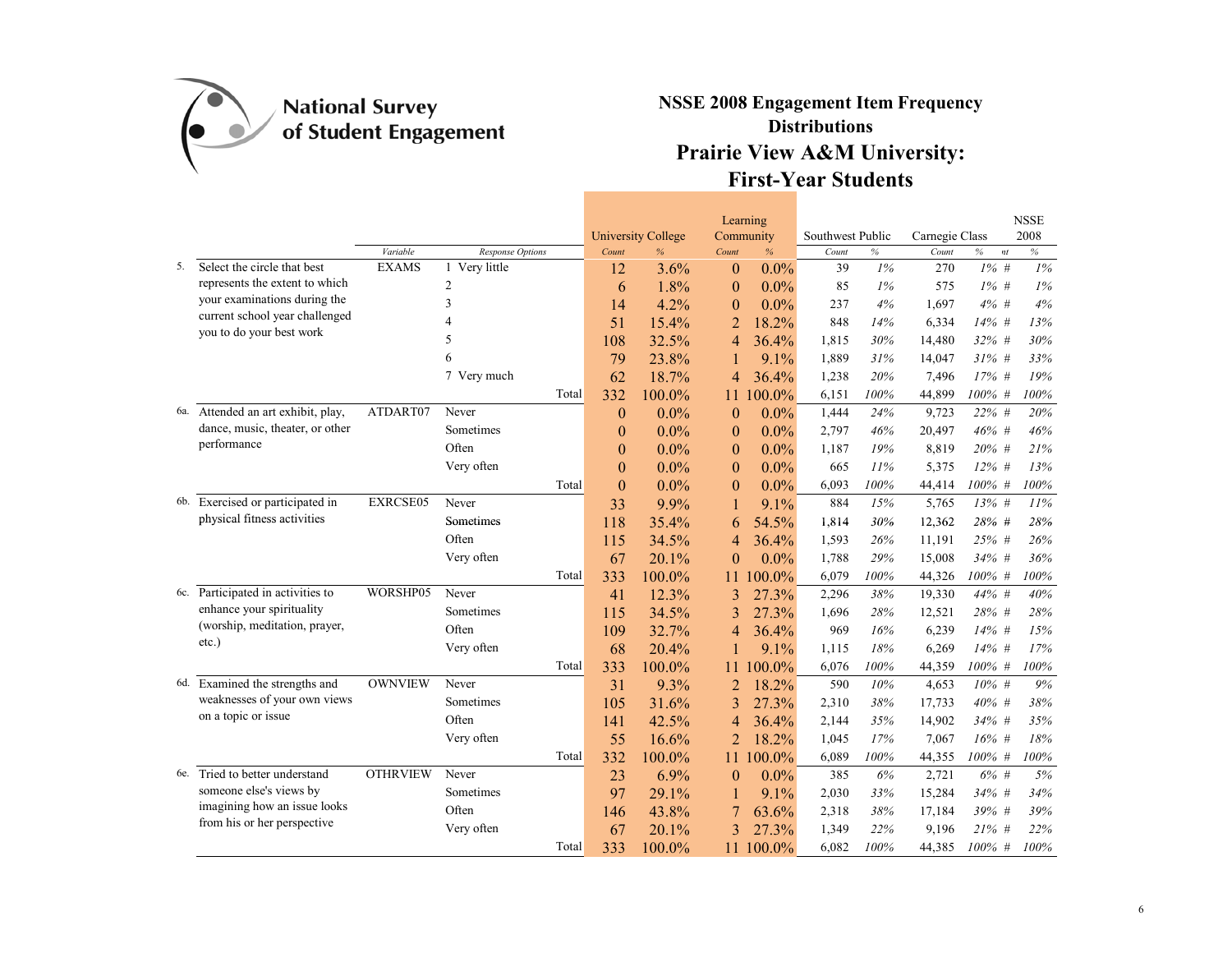

|                                                  |                 |                         |       |       | <b>University College</b> | Learning       | Community | Southwest Public |      | Carnegie Class |            | <b>NSSE</b><br>2008 |
|--------------------------------------------------|-----------------|-------------------------|-------|-------|---------------------------|----------------|-----------|------------------|------|----------------|------------|---------------------|
|                                                  | Variable        | <b>Response Options</b> |       | Count | $\frac{9}{6}$             | Count          | $\%$      | Count            | $\%$ | Count          | $\%$<br>nt | $\frac{9}{6}$       |
| 6f. Learned something that                       | <b>CHNGVIEW</b> | Never                   |       | 21    | 6.3%                      | $\theta$       | $0.0\%$   | 237              | 4%   | 1,670          | 4%#        | 3%                  |
| changed the way you                              |                 | Sometimes               |       | 101   | 30.5%                     | 1              | 9.1%      | 2,004            | 33%  | 14,655         | 33% #      | 32%                 |
| understand an issue or                           |                 | Often                   |       | 131   | 39.6%                     | 6              | 54.5%     | 2,373            | 39%  | 17,886         | 40% #      | 40%                 |
| concept                                          |                 | Very often              |       | 78    | 23.6%                     | $\overline{4}$ | 36.4%     | 1,470            | 24%  | 10,155         | 23% #      | 25%                 |
|                                                  |                 |                         | Total | 331   | 100.0%                    | 11             | 100.0%    | 6,084            | 100% | 44,366         | 100% #     | 100%                |
| 7a. Practicum, internship, field                 | <b>INTERN04</b> | Have not decided        |       | 23    | 6.9%                      | $\theta$       | $0.0\%$   | 880              | 15%  | 5,576          | $13\%$ #   | 12%                 |
| experience, co-op experience,                    | (EEE)           | Do not plan to do       |       | 26    | 7.8%                      | $\theta$       | $0.0\%$   | 316              | 5%   | 1,773          | 4%#        | 4%                  |
| or clinical assignment                           |                 | Plan to do              |       | 240   | 71.9%                     | 10             | 90.9%     | 4,361            | 73%  | 32,842         | 75% #      | 76%                 |
|                                                  |                 | Done                    |       | 45    | 13.5%                     | 1              | 9.1%      | 427              | 7%   | 3,340          | 8% #       | 8%                  |
|                                                  |                 |                         | Total | 334   | 100.0%                    | 11             | 100.0%    | 5,984            | 100% | 43,531         | 100% #     | 100%                |
| 7b. Community service or                         | VOLNTR04        | Have not decided        |       | 17    | 5.1%                      | $\theta$       | $0.0\%$   | 805              | 13%  | 5,895          | 14% #      | 13%                 |
| volunteer work                                   | (EEE)           | Do not plan to do       |       | 23    | 6.9%                      | $\theta$       | $0.0\%$   | 430              | 7%   | 2,735          | 6%#        | 6%                  |
|                                                  |                 | Plan to do              |       | 186   | 56.0%                     | 6              | 54.5%     | 2,348            | 39%  | 18,218         | 42% #      | 41%                 |
|                                                  |                 | Done                    |       | 106   | 31.9%                     | 5              | 45.5%     | 2,389            | 40%  | 16,589         | 38% #      | 40%                 |
|                                                  |                 |                         | Total | 332   | 100.0%                    | 11             | 100.0%    | 5,972            | 100% | 43,437         | 100% #     | 100%                |
| 7c. Participate in a learning                    | LRNCOM04        | Have not decided        |       | 49    | 14.7%                     | 1              | 9.1%      | 1,833            | 31%  | 14,605         | 34% #      | 34%                 |
| community or some other                          | (EEE)           | Do not plan to do       |       | 49    | 14.7%                     | $\overline{0}$ | 0.0%      | 1,576            | 26%  | 10,716         | 25% #      | 26%                 |
| formal program where groups                      |                 | Plan to do              |       | 175   | 52.4%                     | 3              | 27.3%     | 1,624            | 27%  | 11,543         | 27% #      | 25%                 |
| of students take two or more<br>classes together |                 | Done                    |       | 61    | 18.3%                     | 7              | 63.6%     | 949              | 16%  | 6,590          | 15% #      | 15%                 |
|                                                  |                 |                         | Total | 334   | 100.0%                    | 11.            | 100.0%    | 5,982            | 100% | 43,454         | 100% #     | 100%                |
| 7d. Work on a research project                   | RESRCH04        | Have not decided        |       | 63    | 19.0%                     | 1              | 9.1%      | 2,144            | 36%  | 17,199         | 40% #      | 39%                 |
| with a faculty member outside                    | (SFI)           | Do not plan to do       |       | 73    | 22.0%                     | $\overline{2}$ | 18.2%     | 1,561            | 26%  | 11,135         | 26% #      | 23%                 |
| of course or program                             |                 | Plan to do              |       | 146   | 44.0%                     | 5              | 45.5%     | 1,924            | 32%  | 12,859         | 30% #      | 33%                 |
| requirements                                     |                 | Done                    |       | 50    | 15.1%                     | 3              | 27.3%     | 334              | $6%$ | 2,172          | 5% #       | 5%                  |
|                                                  |                 |                         | Total | 332   | 100.0%                    | 11             | 100.0%    | 5,963            | 100% | 43,365         | $100\%$ #  | 100%                |
| 7e. Foreign language coursework                  | FORLNG04        | Have not decided        |       | 52    | 15.7%                     | 1              | 9.1%      | 1,062            | 18%  | 8,362          | 19% #      | 17%                 |
|                                                  | (EEE)           | Do not plan to do       |       | 78    | 23.5%                     | 3              | 27.3%     | 1,411            | 24%  | 12,677         | 29% #      | 25%                 |
|                                                  |                 | Plan to do              |       | 150   | 45.2%                     | 5              | 45.5%     | 2,266            | 38%  | 14,001         | 32% #      | 33%                 |
|                                                  |                 | Done                    |       | 52    | 15.7%                     | $\overline{2}$ | 18.2%     | 1,231            | 21%  | 8,370          | 19% #      | 25%                 |
|                                                  |                 |                         | Total | 332   | 100.0%                    | 11             | 100.0%    | 5,970            | 100% | 43,410         | 100% #     | 100%                |
| 7f. Study abroad                                 | STDABR04        | Have not decided        |       | 48    | 14.5%                     | 3              | 27.3%     | 1,713            | 29%  | 12,876         | 30% #      | 27%                 |
|                                                  | (EEE)           | Do not plan to do       |       | 69    | 20.8%                     | $\overline{0}$ | 0.0%      | 1,724            | 29%  | 11,777         | 27% #      | 24%                 |
|                                                  |                 | Plan to do              |       | 166   | 50.2%                     | 6              | 54.5%     | 2,309            | 39%  | 17,575         | 40% #      | 46%                 |
|                                                  |                 | Done                    |       | 48    | 14.5%                     | $\overline{2}$ | 18.2%     | 219              | 4%   | 1,168          | 3%#        | 3%                  |
|                                                  |                 |                         | Total | 331   | 100.0%                    | 11             | 100.0%    | 5,965            | 100% | 43,396         | 100% #     | 100%                |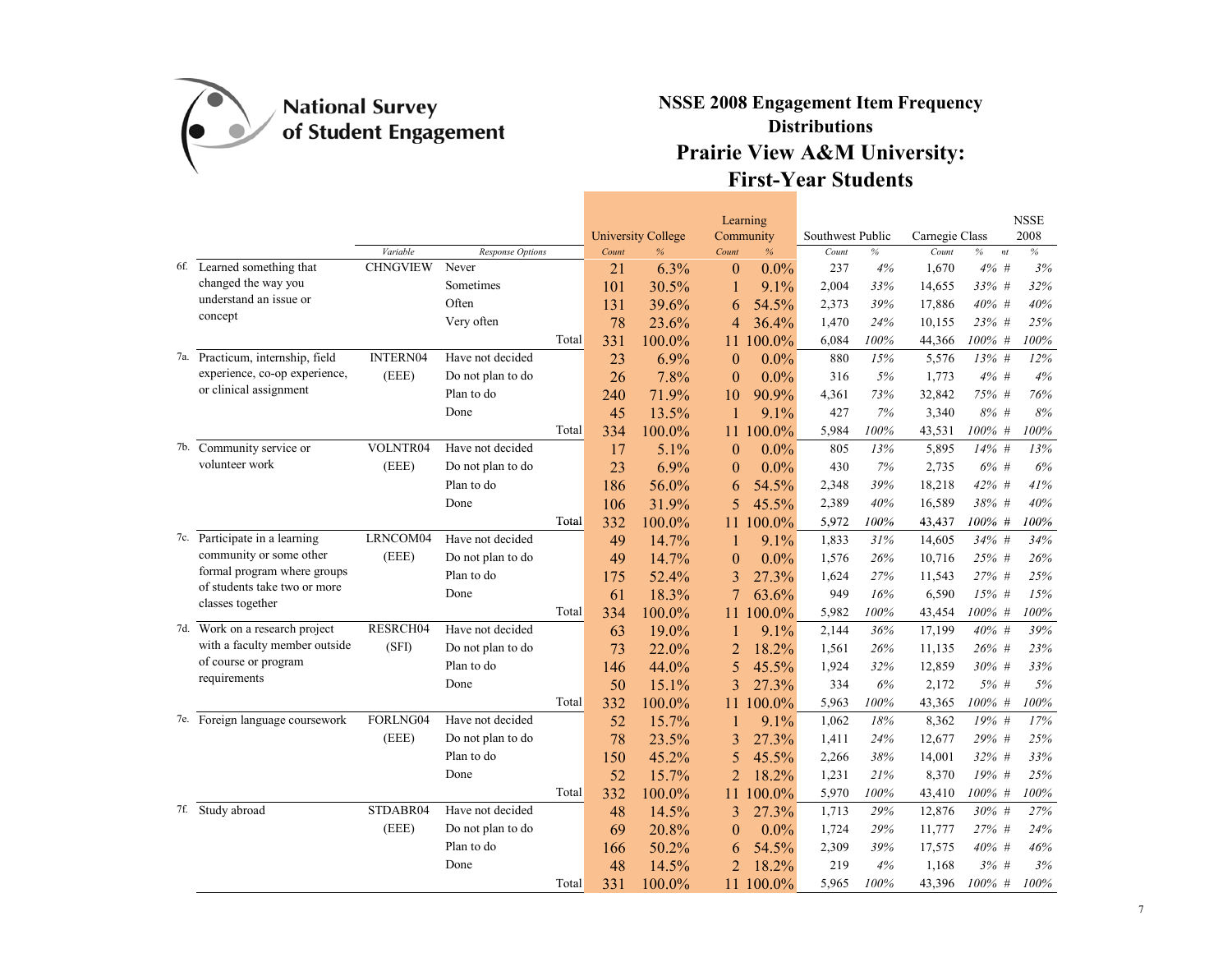

|     |                                                        |                        |                                                       |       | <b>University College</b> |                | Learning<br>Community | Southwest Public |        | Carnegie Class |            | <b>NSSE</b><br>2008 |
|-----|--------------------------------------------------------|------------------------|-------------------------------------------------------|-------|---------------------------|----------------|-----------------------|------------------|--------|----------------|------------|---------------------|
|     |                                                        | Variable               | Response Options                                      | Count | $\frac{9}{6}$             | Count          | %                     | Count            | $\%$   | Count          | $\%$<br>nt | $\%$                |
|     | 7g. Independent study or self-                         | INDSTD04               | Have not decided                                      | 44    | 13.3%                     | 3              | 27.3%                 | 1,882            | 32%    | 14,504         | $33\%$ #   | 33%                 |
|     | designed major                                         | (EEE)                  | Do not plan to do                                     | 76    | 23.0%                     | $\mathbf{0}$   | $0.0\%$               | 2,743            | 46%    | 20,611         | 48% #      | 46%                 |
|     |                                                        |                        | Plan to do                                            | 150   | 45.5%                     |                | 63.6%                 | 1,063            | 18%    | 6,845          | 16% #      | 17%                 |
|     |                                                        |                        | Done                                                  | 60    | 18.2%                     |                | 9.1%                  | 276              | 5%     | 1,431          | 3%#        | 4%                  |
|     |                                                        |                        | Total                                                 | 330   | 100.0%                    | 11             | 100.0%                | 5,964            | 100%   | 43,391         | 100% #     | 100%                |
|     | 7h. Culminating senior                                 | SNRX04                 | Have not decided                                      | 59    | 17.8%                     | $\overline{2}$ | 18.2%                 | 2,136            | 36%    | 16,773         | 39% #      | 37%                 |
|     | experience (capstone course,                           | (EEE)                  | Do not plan to do                                     | 43    | 13.0%                     | $\mathbf{0}$   | $0.0\%$               | 719              | 12%    | 5,070          | $12\%$ #   | 11%                 |
|     | senior project or thesis,<br>comprehensive exam, etc.) |                        | Plan to do                                            | 193   | 58.3%                     | 9              | 81.8%                 | 2,979            | 50%    | 20,818         | 48% #      | 51%                 |
|     |                                                        |                        | Done                                                  | 36    | 10.9%                     | $\theta$       | $0.0\%$               | 144              | 2%     | 783            | $2\%$ #    | 2%                  |
|     |                                                        |                        | Total                                                 | 331   | 100.0%                    | 11             | 100.0%                | 5,978            | 100%   | 43,444         | $100\%$ #  | 100%                |
| 8a. | Quality of relationships with<br>other students        | <b>ENVSTU</b><br>(SCE) | 1 Unfriendly,<br>Unsupportive, Sense of<br>alienation | 17    | 5.1%                      | $\mathbf{0}$   | 0.0%                  |                  |        |                |            |                     |
|     |                                                        |                        |                                                       |       |                           |                |                       | 77               | $1\%$  | 469            | $1\%$ #    | 1%                  |
|     |                                                        |                        | $\overline{c}$                                        | 9     | 2.7%                      | $\theta$       | 0.0%                  | 169              | 3%     | 1,251          | 3%#        | 3%                  |
|     |                                                        |                        | 3                                                     | 21    | 6.3%                      | 1              | 9.1%                  | 346              | 6%     | 2,473          | $6\% +$    | 5%                  |
|     |                                                        |                        | 4                                                     | 52    | 15.7%                     |                | 9.1%                  | 819              | 14%    | 5,419          | $12\%$ #   | 12%                 |
|     |                                                        |                        | 5                                                     | 70    | 21.1%                     | 4              | 36.4%                 | 1,236            | 21%    | 8,924          | $21\%$ #   | 20%                 |
|     |                                                        |                        | 6                                                     | 75    | 22.6%                     | $\overline{2}$ | 18.2%                 | 1,638            | 27%    | 12,338         | $28%$ #    | 29%                 |
|     |                                                        |                        | 7 Friendly, Supportive,<br>Sense of belonging         | 88    | 26.5%                     | 3              | 27.3%                 | 1,690            | 28%    | 12,565         | 29% #      | 30%                 |
|     |                                                        |                        | Total                                                 | 332   | 100.0%                    |                | 11 100.0%             | 5,975            | 100%   | 43,439         | 100% #     | 100%                |
| 8b. | Quality of relationships with<br>faculty members       | <b>ENVFAC</b><br>(SCE) | 1 Unavailable, Unhelpful,<br>Unsympathetic            | 14    | 4.2%                      | $\mathbf{0}$   | 0.0%                  | 59               | $1\%$  | 354            | $1\%$ #    | 1%                  |
|     |                                                        |                        | 2                                                     | 17    | 5.1%                      | $\mathbf{0}$   | 0.0%                  | 190              | 3%     | 1,060          | $2\%$ #    | 2%                  |
|     |                                                        |                        | 3                                                     | 29    | 8.7%                      | 1              | 9.1%                  | 475              | 8%     | 2,956          | 7% #       | 6%                  |
|     |                                                        |                        | 4                                                     | 74    | 22.3%                     | 3              | 27.3%                 | 1,111            | 19%    | 7,793          | 18% #      | 17%                 |
|     |                                                        |                        | 5                                                     | 95    | 28.6%                     | 3              | 27.3%                 | 1,589            | 27%    | 11,931         | $27\%$ #   | 26%                 |
|     |                                                        |                        | 6                                                     | 47    | 14.2%                     | $\overline{2}$ | 18.2%                 | 1,468            | 25%    | 11,696         | 27% #      | 28%                 |
|     |                                                        |                        | 7 Available, Helpful,<br>Sympathetic                  | 56    | 16.9%                     | $\overline{2}$ | 18.2%                 | 1,085            | $18\%$ | 7,668          | 18% #      | 19%                 |
|     |                                                        |                        | Total                                                 | 332   | 100.0%                    |                | 11 100.0%             | 5,977            | 100%   | 43,458         | $100\%$ #  | 100%                |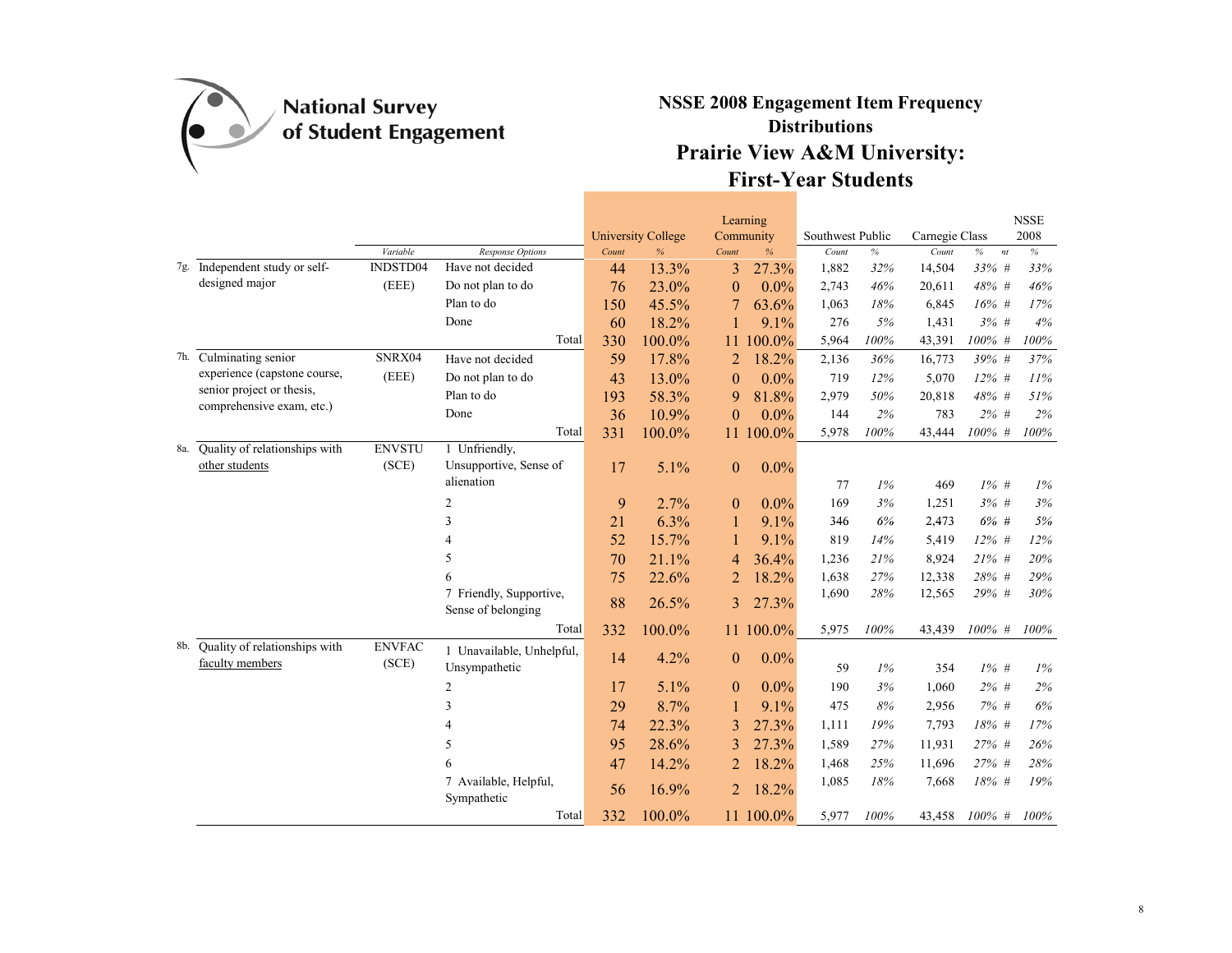

|     |                                                               |                        |                                      |       | <b>University College</b> |                | Learning<br>Community | Southwest Public |       | Carnegie Class |                     | <b>NSSE</b><br>2008 |
|-----|---------------------------------------------------------------|------------------------|--------------------------------------|-------|---------------------------|----------------|-----------------------|------------------|-------|----------------|---------------------|---------------------|
|     |                                                               | Variable               | Response Options                     | Count | %                         | Count          | $\%$                  | Count            | $\%$  | Count          | $\%$<br>$\sqrt{nt}$ | $\%$                |
| 8c. | Quality of relationships with<br>administrative personnel and | <b>ENVADM</b><br>(SCE) | 1 Unhelpful,<br>Inconsiderate, Rigid | 19    | 5.7%                      | $\theta$       | $0.0\%$               | 176              | 3%    |                | 3%#                 | 3%                  |
|     | offices                                                       |                        |                                      |       |                           |                |                       |                  |       | 1,247          |                     |                     |
|     |                                                               |                        | 2                                    | 18    | 5.4%                      |                | 9.1%                  | 374              | 6%    | 2,739          | 6% #                | 6%                  |
|     |                                                               |                        | 3                                    | 29    | 8.7%                      | 3              | 27.3%                 | 704              | 12%   | 5,183          | $12\%$ #            | 11%                 |
|     |                                                               |                        | $\overline{4}$                       | 100   | 30.1%                     | $\overline{2}$ | 18.2%                 | 1,414            | 24%   | 10,676         | 25% #               | 24%                 |
|     |                                                               |                        | 5                                    | 73    | 22.0%                     |                | 9.1%                  | 1,379            | 23%   | 10,059         | 23% #               | 23%                 |
|     |                                                               |                        | 6                                    | 46    | 13.9%                     | $\overline{2}$ | 18.2%                 | 1,101            | 18%   | 7,902          | 18% #               | 19%                 |
|     |                                                               |                        | 7 Helpful, Considerate,<br>Flexible  | 47    | 14.2%                     | 2              | 18.2%                 | 824              | 14%   | 5,599          | 13% #               | 14%                 |
|     |                                                               |                        | Total                                | 332   | 100.0%                    | 11.            | $100.0\%$             | 5,972            | 100%  | 43,405         | $100\%$ #           | 100%                |
|     | 9a. Preparing for class (studying,                            | ACADPR01               | $0 \space hr/wk$                     | 18    | 5.4%                      | $\overline{0}$ | $0.0\%$               | 22               | $0\%$ | 174            | $0\%$ #             | $0\%$               |
|     | reading, writing, doing                                       | (LAC)                  | $1-5$ hr/wk                          | 63    | 18.9%                     | 1              | 9.1%                  | 1,232            | 21%   | 7,350          | 17% #               | 14%                 |
|     | homework or lab work,                                         |                        | $6-10$ hr/wk                         | 95    | 28.4%                     | 6              | 54.5%                 | 1,698            | 29%   | 12,001         | 28% #               | 25%                 |
|     | analyzing data, rehearsing,                                   |                        | $11-15$ hr/wk                        | 62    | 18.6%                     |                | 9.1%                  | 1,243            | 21%   | 9,915          | 23% #               | 23%                 |
|     | and other academic activities)                                |                        | $16-20$ hr/wk                        | 51    | 15.3%                     | $\overline{2}$ | 18.2%                 | 842              | 14%   | 6,742          | $16%$ #             | 17%                 |
|     |                                                               |                        | $21-25$ hr/wk                        | 28    | 8.4%                      | 1              | 9.1%                  | 474              | 8%    | 3,662          | 9% #                | 10%                 |
|     |                                                               |                        | 26-30 hr/wk                          | 8     | 2.4%                      | $\theta$       | $0.0\%$               | 227              | 4%    | 1,753          | $4\%$ #             | 5%                  |
|     |                                                               |                        | $30+hr/wk$                           | 9     | 2.7%                      | $\theta$       | $0.0\%$               | 180              | 3%    | 1,470          | 3%#                 | 5%                  |
|     |                                                               |                        | Total                                | 334   | 100.0%                    | 11             | $100.0\%$             | 5,918            | 100%  | 43,067         | $100\%$ #           | 100%                |
|     | 9b. Working for pay on campus                                 | WORKON01               | 0 h r/wk                             | 192   | 57.1%                     | 8              | 72.7%                 | 4,937            | 84%   | 34,261         | 80% #               | 77%                 |
|     |                                                               |                        | $1-5$ hr/wk                          | 14    | 4.2%                      | $\theta$       | $0.0\%$               | 111              | 2%    | 1,665          | $4\%$ #             | 5%                  |
|     |                                                               |                        | $6-10$ hr/wk                         | 24    | 7.1%                      | 1              | 9.1%                  | 190              | 3%    | 3,309          | 8% #                | $9\%$               |
|     |                                                               |                        | $11-15$ hr/wk                        | 22    | 6.5%                      | $\theta$       | $0.0\%$               | 282              | 5%    | 2,004          | $5%$ #              | 5%                  |
|     |                                                               |                        | $16-20$ hr/wk                        | 53    | 15.8%                     | $\overline{2}$ | 18.2%                 | 275              | 5%    | 1,212          | 3%#                 | $3\%$               |
|     |                                                               |                        | 21-25 hr/wk                          | 15    | 4.5%                      | $\theta$       | 0.0%                  | 51               | 1%    | 282            | $1\%$ #             | 1%                  |
|     |                                                               |                        | 26-30 hr/wk                          | 11    | 3.3%                      | $\theta$       | $0.0\%$               | 22               | 0%    | 109            | $0\%$ #             | $0\%$               |
|     |                                                               |                        | $30+hr/wk$                           | 5     | 1.5%                      | $\theta$       | $0.0\%$               | 40               | 1%    | 200            | $0\%$ #             | $1\%$               |
|     |                                                               |                        | Total                                | 336   | 100.0%                    | 11             | 100.0%                | 5,908            | 100%  | 43,042         | $100\%$ #           | 100%                |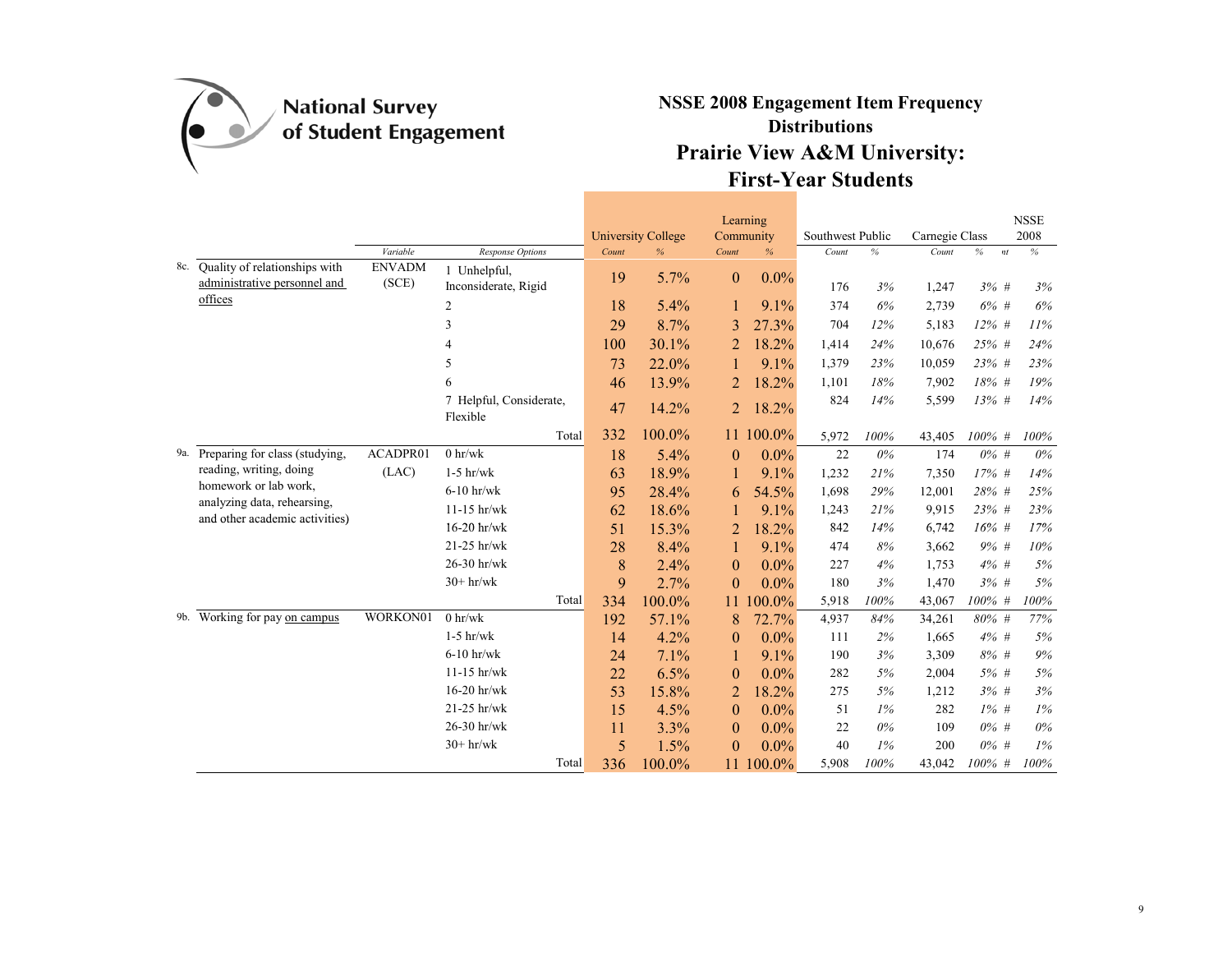

|                                                          |          |                          |       |                |                                |                  | Learning          |                           |       |                         |            | $_{\rm NSSE}$ |
|----------------------------------------------------------|----------|--------------------------|-------|----------------|--------------------------------|------------------|-------------------|---------------------------|-------|-------------------------|------------|---------------|
|                                                          | Variable | Response Options         |       | Count          | <b>University College</b><br>% | Count            | Community<br>$\%$ | Southwest Public<br>Count | $\%$  | Carnegie Class<br>Count | $\%$<br>nt | 2008<br>$\%$  |
| 9c. Working for pay off campus                           | WORKOF01 | $0$ hr/wk                |       | 200            | 59.5%                          | 9                | 81.8%             | 3,544                     | 60%   | 27,162                  | 63% #      | 69%           |
|                                                          |          | $1-5$ hr/wk              |       | 13             | 3.9%                           | $\theta$         | 0.0%              | 237                       | 4%    | 1,982                   | 5% #       | $4\%$         |
|                                                          |          | $6-10$ hr/wk             |       | 29             | 8.6%                           | $\theta$         | $0.0\%$           | 261                       | 4%    | 2,236                   | 5% #       | 5%            |
|                                                          |          | $11-15$ hr/wk            |       | 29             | 8.6%                           | $\theta$         | $0.0\%$           | 311                       | 5%    | 2,557                   | 6% #       | $5\%$         |
|                                                          |          | $16-20$ hr/wk            |       | 36             | 10.7%                          | 1                | 9.1%              | 404                       | 7%    | 2,984                   | 7% #       | $5\%$         |
|                                                          |          | 21-25 hr/wk              |       | 19             | 5.7%                           | 1                | 9.1%              | 368                       | 6%    | 2,227                   | 5% #       | $4\%$         |
|                                                          |          | 26-30 hr/wk              |       | 6              | 1.8%                           | $\theta$         | $0.0\%$           | 253                       | 4%    | 1,338                   | 3%#        | $2\%$         |
|                                                          |          | $30+hr/wk$               |       | $\overline{4}$ | 1.2%                           | $\mathbf{0}$     | $0.0\%$           | 529                       | $9\%$ | 2,529                   | 6%#        | $6\%$         |
|                                                          |          |                          | Total | 336            | 100.0%                         | 11               | 100.0%            | 5,907                     | 100%  | 43,015                  | $100\%$ #  | $100\%$       |
| 9d. Participating in co-curricular                       | COCURR01 | $0 \text{ hr}/\text{wk}$ |       | 103            | 30.9%                          | 5                | 45.5%             | 2,475                     | 42%   | 17,248                  | 40% #      | 35%           |
| activities (organizations,                               | (EEE)    | $1-5$ hr/wk              |       | 77             | 23.1%                          | 4                | 36.4%             | 1,735                     | 29%   | 13,415                  | $31\%$ #   | 32%           |
| campus publications, student                             |          | $6-10$ hr/wk             |       | 55             | 16.5%                          | 1                | 9.1%              | 801                       | 14%   | 5,352                   | $12\%$ #   | 15%           |
| government, fraternity or                                |          | $11-15$ hr/wk            |       | 43             | 12.9%                          | 1                | 9.1%              | 431                       | 7%    | 2,999                   | 7% #       | $8\%$         |
| sorority, intercollegiate or<br>intramural sports, etc.) |          | $16-20$ hr/wk            |       | 29             | 8.7%                           | $\mathbf{0}$     | $0.0\%$           | 216                       | 4%    | 1,861                   | 4% #       | 5%            |
|                                                          |          | 21-25 hr/wk              |       | 22             | 6.6%                           | $\mathbf{0}$     | $0.0\%$           | 117                       | 2%    | 994                     | $2\%$ #    | $2\%$         |
|                                                          |          | 26-30 hr/wk              |       | $\overline{2}$ | 0.6%                           | $\theta$         | $0.0\%$           | 39                        | 1%    | 432                     | $1\%$ #    | $1\%$         |
|                                                          |          | $30+hr/wk$               |       | $\overline{2}$ | 0.6%                           | $\mathbf{0}$     | $0.0\%$           | 102                       | 2%    | 769                     | $2\%$ #    | 2%            |
|                                                          |          |                          | Total | 333            | 100.0%                         | 11               | 100.0%            | 5,916                     | 100%  | 43,070                  | $100\%$ #  | 100%          |
| 9e. Relaxing and socializing                             | SOCIAL05 | $0$ hr/wk $\,$           |       | 13             | 3.9%                           | $\boldsymbol{0}$ | $0.0\%$           | 62                        | 1%    | 449                     | $1\%$ #    | $1\%$         |
| (watching TV, partying, etc.)                            |          | $1-5$ hr/wk              |       | 63             | 18.8%                          | 3                | 27.3%             | 1,525                     | 26%   | 9,975                   | 23% #      | 23%           |
|                                                          |          | $6-10$ hr/wk             |       | 81             | 24.2%                          | $\overline{2}$   | 18.2%             | 1,720                     | 29%   | 12,242                  | 28% #      | 29%           |
|                                                          |          | $11-15$ hr/wk            |       | 67             | 20.0%                          | 1                | 9.1%              | 1,119                     | 19%   | 8,977                   | $21\%$ #   | 21%           |
|                                                          |          | $16-20$ hr/wk            |       | 50             | 14.9%                          | $\overline{2}$   | 18.2%             | 713                       | 12%   | 5,381                   | 13% #      | $12\%$        |
|                                                          |          | $21-25$ hr/wk            |       | 29             | 8.7%                           | $\overline{2}$   | 18.2%             | 330                       | 6%    | 2,607                   | 6% #       | 6%            |
|                                                          |          | 26-30 hr/wk              |       | 11             | 3.3%                           | $\theta$         | $0.0\%$           | 158                       | 3%    | 1,210                   | 3%#        | 3%            |
|                                                          |          | $30+hr/wk$               |       | 21             | 6.3%                           | $\mathbf{1}$     | 9.1%              | 282                       | 5%    | 2,143                   | 5% #       | $5\%$         |
|                                                          |          |                          | Total | 335            | 100.0%                         | 11               | 100.0%            | 5,909                     | 100%  | 42,984                  | $100\%$ #  | $100\%$       |
| 9f. Providing care for dependents                        | CAREDE01 | $0$ hr/wk $\,$           |       | 180            | 53.9%                          | 9                | 81.8%             | 3,950                     | 67%   | 30,377                  | 71% #      | 75%           |
| living with you (parents,                                |          | $1-5$ hr/wk              |       | 39             | 11.7%                          | 1                | 9.1%              | 779                       | 13%   | 5,973                   | 14% #      | 11%           |
| children, spouse, etc.)                                  |          | $6-10$ hr/wk             |       | 34             | 10.2%                          | $\theta$         | $0.0\%$           | 361                       | 6%    | 2,460                   | 6% #       | $5\%$         |
|                                                          |          | $11-15$ hr/wk            |       | 27             | 8.1%                           | $\theta$         | $0.0\%$           | 218                       | 4%    | 1,281                   | 3%#        | $3\%$         |
|                                                          |          | $16-20$ hr/wk            |       | 25             | 7.5%                           | $\theta$         | $0.0\%$           | 136                       | 2%    | 764                     | $2\%$ #    | 2%            |
|                                                          |          | 21-25 hr/wk              |       | 19             | 5.7%                           | $\mathbf{0}$     | $0.0\%$           | 59                        | 1%    | 332                     | $1\%$ #    | $1\%$         |
|                                                          |          | 26-30 hr/wk              |       | 6              | 1.8%                           | $\theta$         | $0.0\%$           | 48                        | 1%    | 204                     | 0% #       | $0\%$         |
|                                                          |          | $30+hr/wk$               |       | $\overline{4}$ | 1.2%                           | 1                | 9.1%              | 344                       | 6%    | 1,545                   | 4%#        | 4%            |
|                                                          |          |                          | Total | 334            | 100.0%                         | 11               | 100.0%            | 5,895                     | 100%  | 42,936                  | $100\%$ #  | 100%          |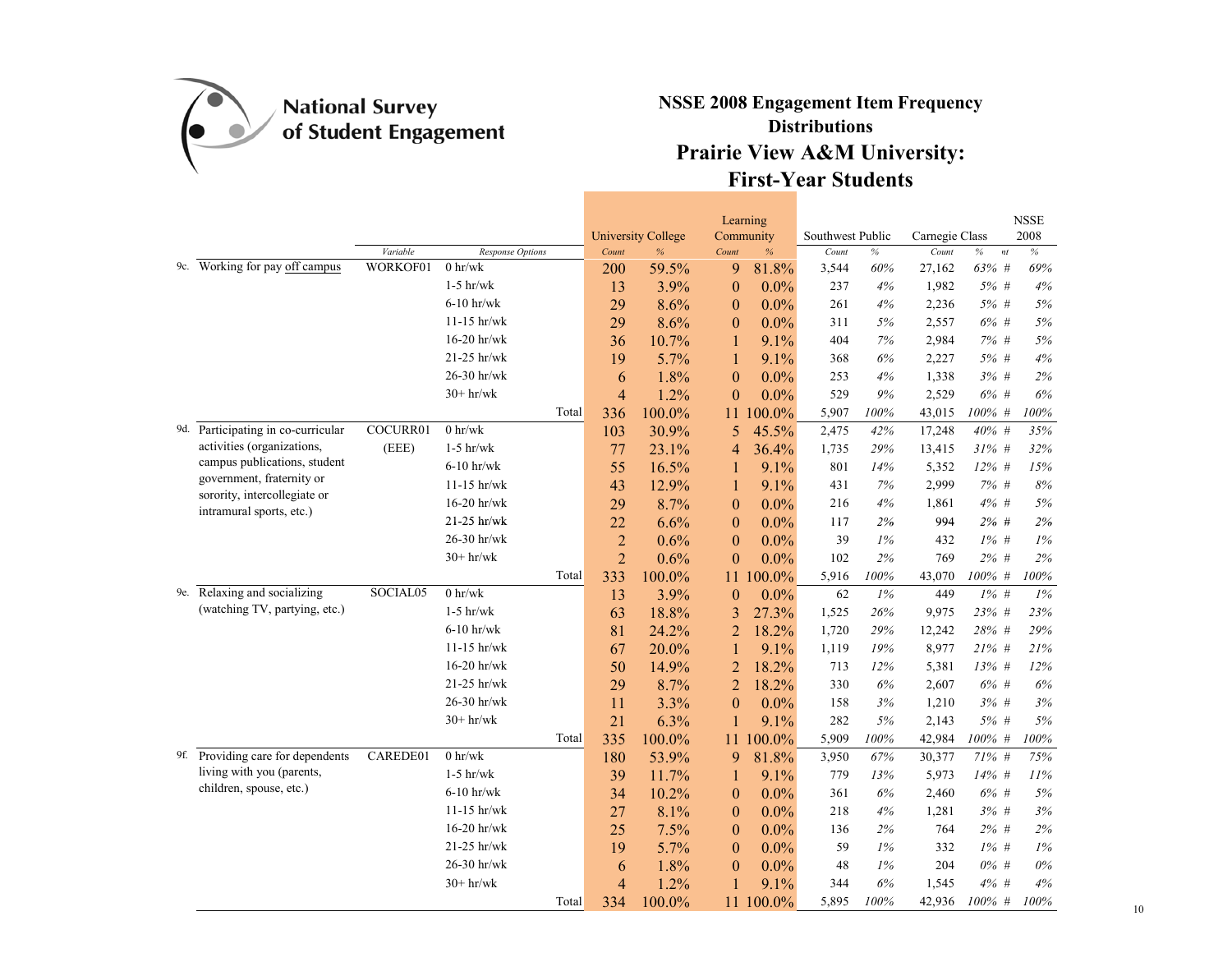

|     |                                   |                 |                  |       | <b>University College</b> |                  | Learning<br>Community | Southwest Public |       | Carnegie Class |            | <b>NSSE</b><br>2008 |
|-----|-----------------------------------|-----------------|------------------|-------|---------------------------|------------------|-----------------------|------------------|-------|----------------|------------|---------------------|
|     |                                   | Variable        | Response Options | Count | %                         | Count            | $\%$                  | Count            | $\%$  | Count          | $\%$<br>nt | $\%$                |
| 9g. | Commuting to class (driving,      | <b>COMMUTE</b>  | $0 \space$ hr/wk | 39    | 11.7%                     | $\boldsymbol{0}$ | $0.0\%$               | 525              | 9%    | 7,429          | 17% #      | 19%                 |
|     | walking, etc.)                    |                 | $1-5$ hr/wk      | 92    | 27.6%                     | 3                | 27.3%                 | 3,782            | 64%   | 26,203         | 61% #      | 61%                 |
|     |                                   |                 | $6-10$ hr/wk     | 66    | 19.8%                     | $\theta$         | $0.0\%$               | 1,010            | 17%   | 5,820          | $14\%$ #   | 12%                 |
|     |                                   |                 | $11-15$ hr/wk    | 43    | 12.9%                     | 4                | 36.4%                 | 331              | 6%    | 1,966          | 5% #       | 4%                  |
|     |                                   |                 | $16-20$ hr/wk    | 34    | 10.2%                     |                  | 9.1%                  | 128              | 2%    | 770            | $2\%$ #    | $2\%$               |
|     |                                   |                 | 21-25 hr/wk      | 26    | 7.8%                      | $\overline{2}$   | 18.2%                 | 45               | 1%    | 306            | $1\%$ #    | $1\%$               |
|     |                                   |                 | 26-30 hr/wk      | 16    | 4.8%                      | $\theta$         | $0.0\%$               | 23               | $0\%$ | 141            | $0\%$ #    | $0\%$               |
|     |                                   |                 | $30+hr/wk$       | 17    | 5.1%                      | 1                | 9.1%                  | 64               | 1%    | 388            | $1\%$ #    | 1%                  |
|     |                                   |                 | Total            | 333   | 100.0%                    | 11               | 100.0%                | 5,908            | 100%  | 43,023         | $100\%$ #  | 100%                |
|     | 10a. Spending significant amounts | <b>ENVSCHOL</b> | Very little      | 12    | 3.6%                      | $\theta$         | $0.0\%$               | 108              | $2\%$ | 751            | $2\%$ #    | $2\%$               |
|     | of time studying and on           | (LAC)           | Some             | 79    | 23.7%                     | 1                | 9.1%                  | 1,035            | 18%   | 7,300          | 17% #      | 15%                 |
|     | academic work                     |                 | Ouite a bit      | 140   | 41.9%                     |                  | 63.6%                 | 2,732            | 47%   | 20,160         | 47% #      | 45%                 |
|     |                                   |                 | Very much        | 103   | 30.8%                     | 3                | 27.3%                 | 1,974            | 34%   | 14,269         | 34% #      | 38%                 |
|     |                                   |                 | Total            | 334   | 100.0%                    | 11               | 100.0%                | 5,849            | 100%  | 42,480         | 100% #     | $100\%$             |
|     | 10b. Providing the support you    | <b>ENVSUPRT</b> | Very little      | 11    | 3.3%                      | $\Omega$         | $0.0\%$               | 163              | 3%    | 1,097          | 3%#        | 2%                  |
|     | need to help you succeed          | (SCE)           | Some             | 93    | 27.8%                     | 4                | 36.4%                 | 1,190            | 20%   | 8,387          | 20% #      | 18%                 |
|     | academically                      |                 | Ouite a bit      | 140   | 41.8%                     | 4                | 36.4%                 | 2,544            | 44%   | 19,294         | 46% #      | 44%                 |
|     |                                   |                 | Very much        | 91    | 27.2%                     | 3                | 27.3%                 | 1,939            | 33%   | 13,613         | 32% #      | 36%                 |
|     |                                   |                 | Total            | 335   | 100.0%                    | 11               | 100.0%                | 5,836            | 100%  | 42,391         | 100% #     | $100\%$             |
|     | 10c. Encouraging contact among    | <b>ENVDIVRS</b> | Very little      | 26    | 7.8%                      | 2                | 18.2%                 | 710              | 12%   | 4,987          | $12\%$ #   | 11%                 |
|     | students from different           | (EEE)           | Some             | 111   | 33.1%                     | 3                | 27.3%                 | 1,861            | 32%   | 13,330         | $31\%$ #   | 31%                 |
|     | economic, social, and racial or   |                 | Quite a bit      | 117   | 34.9%                     | 4                | 36.4%                 | 1,915            | 33%   | 14,267         | $34\%$ #   | 33%                 |
|     | ethnic backgrounds                |                 | Very much        | 81    | 24.2%                     | $\overline{2}$   | 18.2%                 | 1,351            | 23%   | 9,808          | 23% #      | $25\%$              |
|     |                                   |                 | Total            | 335   | 100.0%                    | 11               | $100.0\%$             | 5,837            | 100%  | 42,392         | 100% #     | 100%                |
|     | 10d. Helping you cope with your   | <b>ENVNACAD</b> | Very little      | 41    | 12.3%                     | 2                | 18.2%                 | 1,450            | 25%   | 9,738          | 23% #      | 22%                 |
|     | non-academic responsibilities     | (SCE)           | Some             | 105   | 31.4%                     | 4                | 36.4%                 | 2,172            | 37%   | 16,067         | 38% #      | 39%                 |
|     | (work, family, etc.)              |                 | Quite a bit      | 111   | 33.2%                     | 3                | 27.3%                 | 1,427            | 24%   | 11,308         | 27% #      | 26%                 |
|     |                                   |                 | Very much        | 77    | 23.1%                     | $\overline{2}$   | 18.2%                 | 780              | 13%   | 5,249          | $12\%$ #   | 13%                 |
|     |                                   |                 | Total            | 334   | 100.0%                    | 11               | 100.0%                | 5,829            | 100%  | 42,362         | 100% #     | 100%                |
|     | 10e. Providing the support you    | <b>ENVSOCAL</b> | Very little      | 18    | 5.4%                      | $\boldsymbol{0}$ | $0.0\%$               | 881              | 15%   | 6,179          | 15% #      | 14%                 |
|     | need to thrive socially           | (SCE)           | Some             | 118   | 35.2%                     | 3                | 27.3%                 | 2,094            | 36%   | 15,155         | 36% #      | 36%                 |
|     |                                   |                 | Ouite a bit      | 126   | 37.6%                     | 6                | 54.5%                 | 1,921            | 33%   | 14,449         | 34% #      | 34%                 |
|     |                                   |                 | Very much        | 73    | 21.8%                     | 2                | 18.2%                 | 910              | 16%   | 6,460          | $15%$ #    | 16%                 |
|     |                                   |                 | Total            | 335   | 100.0%                    | 11               | 100.0%                | 5,806            | 100%  | 42,243         | $100\%$ #  | 100%                |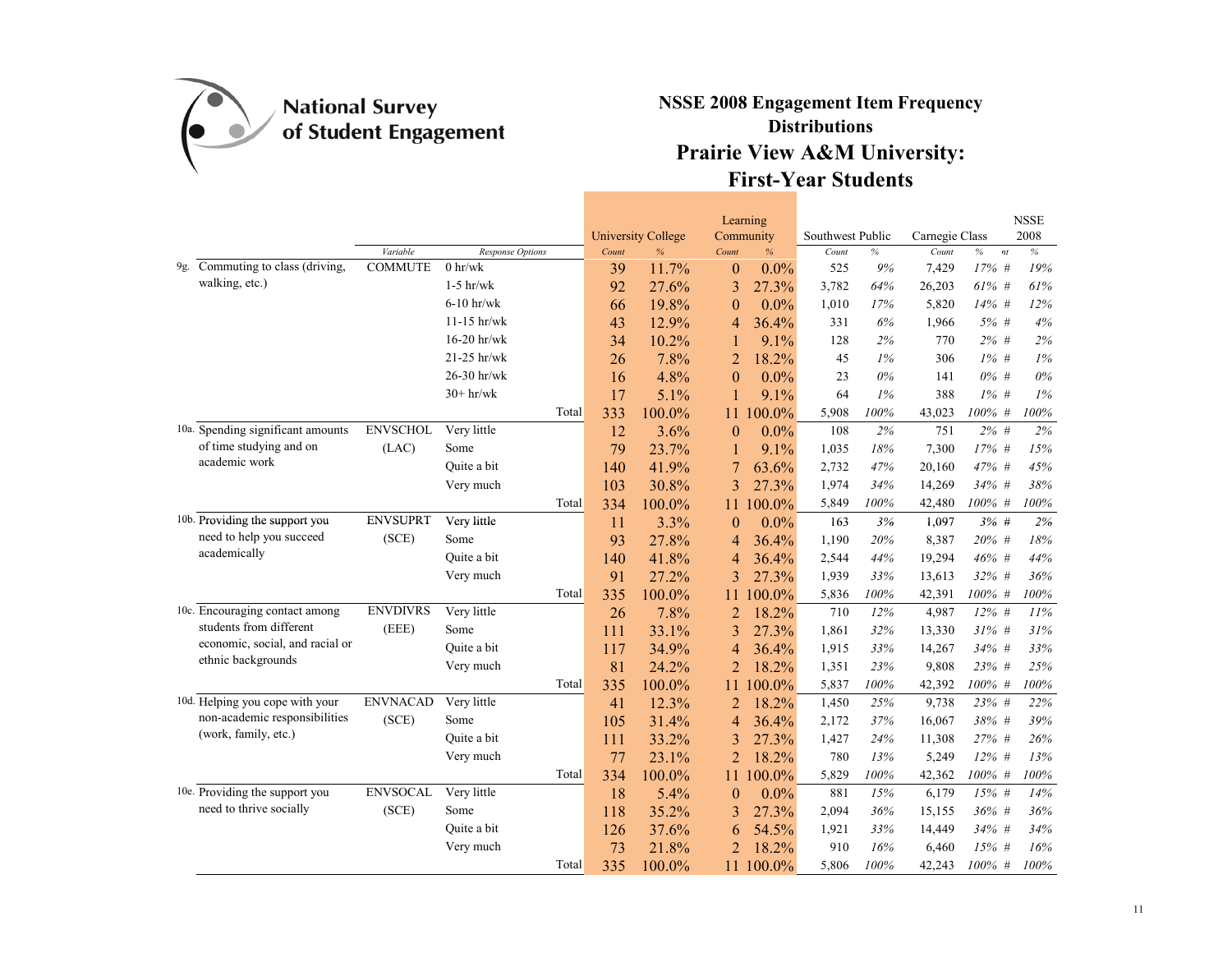

|                                    |                 |                  |       |       | <b>University College</b> |                  | Learning<br>Community | Southwest Public |      | Carnegie Class |            | <b>NSSE</b><br>2008 |
|------------------------------------|-----------------|------------------|-------|-------|---------------------------|------------------|-----------------------|------------------|------|----------------|------------|---------------------|
|                                    | Variable        | Response Options |       | Count | %                         | Count            | $\%$                  | Count            | $\%$ | Count          | $\%$<br>nt | $\%$                |
| 10f. Attending campus events and   | <b>ENVEVENT</b> | Very little      |       | 18    | 5.4%                      | $\boldsymbol{0}$ | 0.0%                  | 499              | 9%   | 3,483          | 8% #       | $8\%$               |
| activities (special speakers,      |                 | Some             |       | 81    | 24.3%                     | $\overline{2}$   | 18.2%                 | 1,511            | 26%  | 11,190         | 26% #      | 24%                 |
| cultural performances, athletic    |                 | Ouite a bit      |       | 126   | 37.8%                     | 3                | 27.3%                 | 2,215            | 38%  | 16,419         | 39% #      | 39%                 |
| events, etc.)                      |                 | Very much        |       | 108   | 32.4%                     | 6                | 54.5%                 | 1,607            | 28%  | 11,256         | 27% #      | 29%                 |
|                                    |                 |                  | Total | 333   | 100.0%                    | 11               | 100.0%                | 5,832            | 100% | 42,348         | $100\%$ #  | 100%                |
| 10g. Using computers in academic   | <b>ENVCOMPT</b> | Very little      |       | 16    | 4.8%                      | $\theta$         | $0.0\%$               | 142              | 2%   | 980            | $2\%$ #    | 2%                  |
| work                               |                 | Some             |       | 78    | 23.4%                     |                  | 9.1%                  | 812              | 14%  | 6,297          | $15%$ #    | 13%                 |
|                                    |                 | Ouite a bit      |       | 115   | 34.5%                     | 5                | 45.5%                 | 2,066            | 35%  | 15,631         | 37% #      | 35%                 |
|                                    |                 | Very much        |       | 124   | 37.2%                     | 5                | 45.5%                 | 2,821            | 48%  | 19,507         | $46\%$ #   | 50%                 |
|                                    |                 |                  | Total | 333   | 100.0%                    | 11               | 100.0%                | 5,841            | 100% | 42,415         | $100\%$ #  | 100%                |
| 11a. Acquiring a broad general     | <b>GNGENLED</b> | Very little      |       | 13    | 3.9%                      | $\theta$         | $0.0\%$               | 145              | 3%   | 934            | $2\%$ #    | 2%                  |
| education                          |                 | Some             |       | 92    | 27.7%                     | $\mathbf{1}$     | 9.1%                  | 899              | 16%  | 6,167          | 15% #      | 14%                 |
|                                    |                 | Ouite a bit      |       | 139   | 41.9%                     | 7                | 63.6%                 | 2,529            | 44%  | 18,392         | 44% #      | 42%                 |
|                                    |                 | Very much        |       | 88    | 26.5%                     | 3                | 27.3%                 | 2,172            | 38%  | 16,244         | 39% #      | 42%                 |
|                                    |                 |                  | Total | 332   | 100.0%                    | 11               | 100.0%                | 5,745            | 100% | 41,737         | 100% #     | 100%                |
| 11b. Acquiring job or work-related | <b>GNWORK</b>   | Very little      |       | 23    | 6.9%                      | 3                | 27.3%                 | 555              | 10%  | 3,838          | 9% #       | $8\%$               |
| knowledge and skills               |                 | Some             |       | 105   | 31.5%                     | $\overline{2}$   | 18.2%                 | 1,691            | 29%  | 11,533         | 28% #      | 27%                 |
|                                    |                 | Ouite a bit      |       | 145   | 43.5%                     | 5                | 45.5%                 | 2,049            | 36%  | 15,470         | 37% #      | 36%                 |
|                                    |                 | Very much        |       | 60    | 18.0%                     |                  | 9.1%                  | 1,438            | 25%  | 10,803         | 26% #      | 28%                 |
|                                    |                 |                  | Total | 333   | 100.0%                    | 11.              | 100.0%                | 5,733            | 100% | 41,644         | 100% #     | $100\%$             |
| 11c. Writing clearly and           | <b>GNWRITE</b>  | Very little      |       | 16    | 4.8%                      | $\theta$         | $0.0\%$               | 330              | 6%   | 1,678          | 4%#        | $4\%$               |
| effectively                        |                 | Some             |       | 104   | 31.4%                     | 1                | 9.1%                  | 1,354            | 24%  | 8,766          | $21\%$ #   | 21%                 |
|                                    |                 | Quite a bit      |       | 141   | 42.6%                     |                  | 63.6%                 | 2,224            | 39%  | 17,573         | 42% #      | 41%                 |
|                                    |                 | Very much        |       | 70    | 21.1%                     | 3                | 27.3%                 | 1,829            | 32%  | 13,648         | 33% #      | 34%                 |
|                                    |                 |                  | Total | 331   | 100.0%                    | 11               | 100.0%                | 5,737            | 100% | 41,665         | $100\%$ #  | $100\%$             |
| 11d. Speaking clearly and          | <b>GNSPEAK</b>  | Very little      |       | 19    | 5.7%                      | $\theta$         | 0.0%                  | 519              | 9%   | 2,600          | 6% #       | 7%                  |
| effectively                        |                 | Some             |       | 94    | 28.3%                     | 3                | 27.3%                 | 1,658            | 29%  | 10,437         | 25% #      | 26%                 |
|                                    |                 | Quite a bit      |       | 136   | 41.0%                     | 6                | 54.5%                 | 2,097            | 37%  | 16,810         | 40% #      | $38\%$              |
|                                    |                 | Very much        |       | 83    | 25.0%                     | $\overline{2}$   | 18.2%                 | 1,464            | 26%  | 11,792         | 28% #      | 28%                 |
|                                    |                 |                  | Total | 332   | 100.0%                    | 11               | 100.0%                | 5,738            | 100% | 41,639         | $100\%$ #  | 100%                |
| 11e. Thinking critically and       | <b>GNANALY</b>  | Very little      |       | 9     | 2.7%                      | $\theta$         | $0.0\%$               | 135              | 2%   | 875            | $2\%$ #    | 2%                  |
| analytically                       |                 | Some             |       | 95    | 29.0%                     | $\overline{c}$   | 18.2%                 | 942              | 16%  | 6,545          | $16%$ #    | $14\%$              |
|                                    |                 | Ouite a bit      |       | 136   | 41.5%                     | 7                | 63.6%                 | 2,349            | 41%  | 17,950         | 43% #      | 41%                 |
|                                    |                 | Very much        |       | 88    | 26.8%                     | $\overline{2}$   | 18.2%                 | 2,304            | 40%  | 16,261         | 39% #      | 43%                 |
|                                    |                 |                  | Total | 328   | 100.0%                    | 11               | 100.0%                | 5,730            | 100% | 41,631         | 100% #     | 100%                |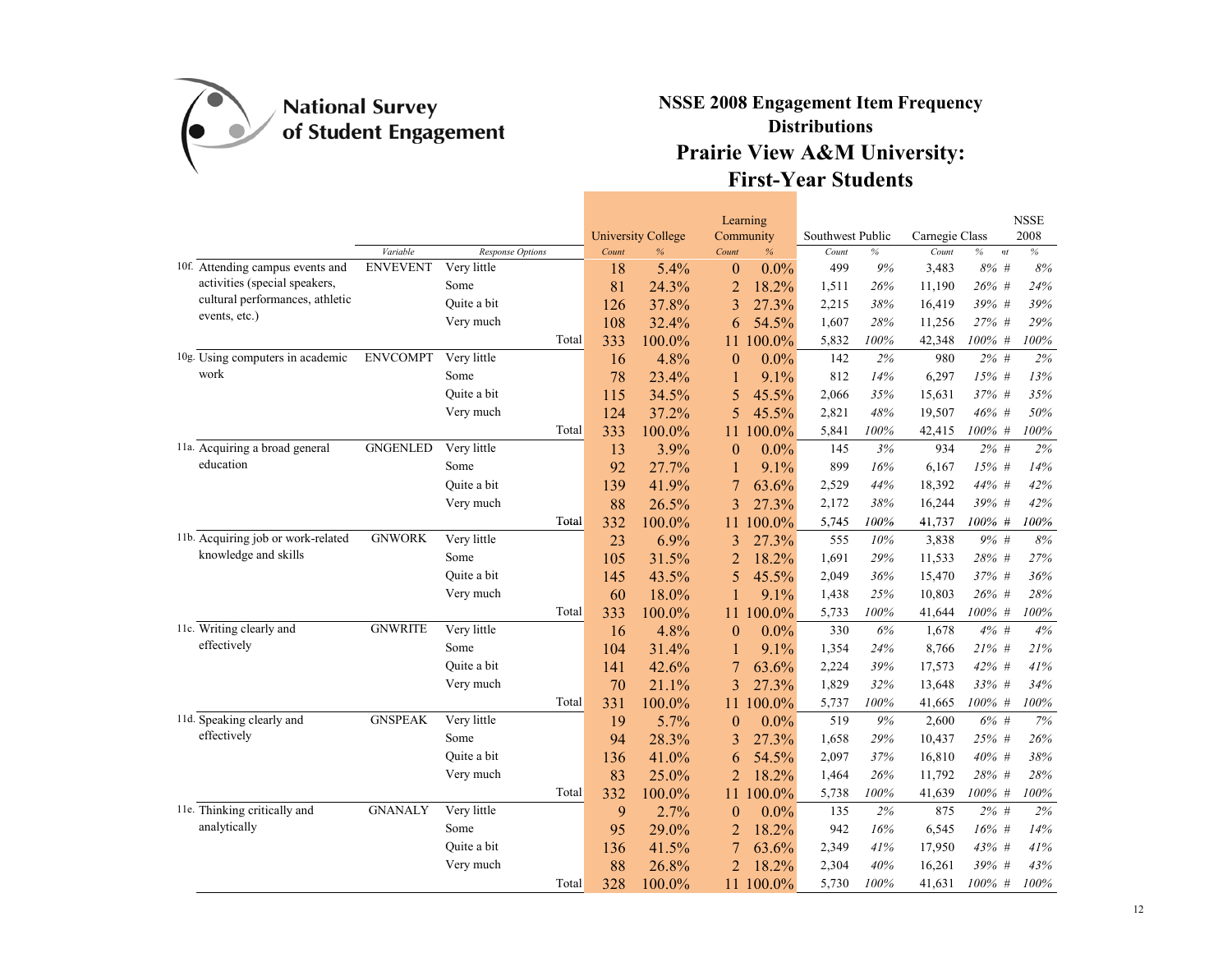

|                                   |                 |                         |       | Learning<br><b>University College</b><br>Community |               | Southwest Public |         | Carnegie Class |        | <b>NSSE</b><br>2008 |            |         |
|-----------------------------------|-----------------|-------------------------|-------|----------------------------------------------------|---------------|------------------|---------|----------------|--------|---------------------|------------|---------|
|                                   | Variable        | <b>Response Options</b> |       | Count                                              | $\frac{9}{6}$ | Count            | $\%$    | Count          | $\%$   | Count               | $\%$<br>nt | $\%$    |
| 11f. Analyzing quantitative       | <b>GNQUANT</b>  | Very little             |       | 13                                                 | 3.9%          | $\overline{2}$   | 18.2%   | 286            | $5\%$  | 2,239               | 5% #       | $5\%$   |
| problems                          |                 | Some                    |       | 102                                                | 30.8%         | $\overline{2}$   | 18.2%   | 1,405          | 25%    | 10,201              | 25% #      | 23%     |
|                                   |                 | Ouite a bit             |       | 144                                                | 43.5%         | 5                | 45.5%   | 2,268          | 40%    | 17,381              | 42% #      | $40\%$  |
|                                   |                 | Very much               |       | 72                                                 | 21.8%         | $\overline{2}$   | 18.2%   | 1,775          | 31%    | 11,736              | 28% #      | 31%     |
|                                   |                 |                         | Total | 331                                                | 100.0%        | 11               | 100.0%  | 5,734          | 100%   | 41,557              | $100\%$ #  | 100%    |
| 11g. Using computing and          | <b>GNCMPTS</b>  | Very little             |       | 10                                                 | 3.0%          | $\theta$         | $0.0\%$ | 295            | 5%     | 2,194               | $5%$ #     | 5%      |
| information technology            |                 | Some                    |       | 90                                                 | 27.2%         | 3                | 27.3%   | 1,193          | 21%    | 9,157               | 22% #      | 21%     |
|                                   |                 | Ouite a bit             |       | 137                                                | 41.4%         | 6                | 54.5%   | 2,080          | 36%    | 16,329              | 39% #      | 38%     |
|                                   |                 | Very much               |       | 94                                                 | 28.4%         | 2                | 18.2%   | 2,172          | $38\%$ | 13,993              | 34% #      | 36%     |
|                                   |                 |                         | Total | 331                                                | 100.0%        | 11               | 100.0%  | 5,740          | 100%   | 41,673              | $100\%$ #  | 100%    |
| 11h. Working effectively with     | <b>GNOTHERS</b> | Very little             |       | 9                                                  | 2.8%          | $\theta$         | $0.0\%$ | 306            | $5\%$  | 1,871               | $4\%$ #    | 5%      |
| others                            |                 | Some                    |       | 100                                                | 30.6%         | 3                | 27.3%   | 1,473          | 26%    | 9,379               | 23% #      | 22%     |
|                                   |                 | Ouite a bit             |       | 144                                                | 44.0%         | 5                | 45.5%   | 2,152          | 38%    | 16,756              | 40% #      | 39%     |
|                                   |                 | Very much               |       | 74                                                 | 22.6%         | 3                | 27.3%   | 1,803          | 31%    | 13,630              | 33% #      | 34%     |
|                                   |                 |                         | Total | 327                                                | 100.0%        | 11               | 100.0%  | 5,734          | 100%   | 41,636              | 100% #     | 100%    |
| 11i. Voting in local, state, or   | <b>GNCITIZN</b> | Very little             |       | 11                                                 | 3.3%          | $\theta$         | $0.0\%$ | 1,529          | 27%    | 12,268              | 30% #      | 31%     |
| national elections                |                 | Some                    |       | 100                                                | 30.3%         | 5                | 45.5%   | 1,653          | 29%    | 12,899              | 32% #      | $31\%$  |
|                                   |                 | Ouite a bit             |       | 121                                                | 36.7%         | $\overline{2}$   | 18.2%   | 1,396          | 25%    | 9,589               | 23% #      | 23%     |
|                                   |                 | Very much               |       | 98                                                 | 29.7%         | 4                | 36.4%   | 1,051          | 19%    | 6,146               | 15% #      | $15\%$  |
|                                   |                 |                         | Total | 330                                                | 100.0%        | 11.              | 100.0%  | 5,629          | 100%   | 40,902              | 100% #     | 100%    |
| 11j. Learning effectively on your | <b>GNINQ</b>    | Very little             |       | 13                                                 | 3.9%          | $\boldsymbol{0}$ | $0.0\%$ | 299            | 5%     | 2,144               | 5% #       | $5\%$   |
| own                               |                 | Some                    |       | 83                                                 | 25.0%         | 2                | 18.2%   | 1,346          | 24%    | 9,765               | 24% #      | 23%     |
|                                   |                 | Quite a bit             |       | 132                                                | 39.8%         | 6                | 54.5%   | 2,310          | 41%    | 17,772              | 44% #      | 43%     |
|                                   |                 | Very much               |       | 104                                                | 31.3%         | 3                | 27.3%   | 1,667          | 30%    | 11,173              | 27% #      | 30%     |
|                                   |                 |                         | Total | 332                                                | 100.0%        | 11               | 100.0%  | 5,622          | 100%   | 40,854              | $100\%$ #  | $100\%$ |
| 11k. Understanding yourself       | <b>GNSELF</b>   | Very little             |       | 17                                                 | 5.1%          | $\theta$         | $0.0\%$ | 629            | 11%    | 4,134               | $10\%$ #   | 10%     |
|                                   |                 | Some                    |       | 84                                                 | 25.1%         | 1                | 10.0%   | 1,440          | $26\%$ | 10,761              | 26% #      | $26\%$  |
|                                   |                 | Ouite a bit             |       | 123                                                | 36.8%         | 6                | 60.0%   | 1,999          | 36%    | 14,957              | 37% #      | 36%     |
|                                   |                 | Very much               |       | 110                                                | 32.9%         | 3                | 30.0%   | 1,562          | 28%    | 10,999              | 27% #      | 28%     |
|                                   |                 |                         | Total | 334                                                | 100.0%        | 10               | 100.0%  | 5,630          | 100%   | 40,851              | 100% #     | 100%    |
| 11l. Understanding people of      | <b>GNDIVERS</b> | Very little             |       | 17                                                 | 5.1%          | $\boldsymbol{0}$ | $0.0\%$ | 677            | 12%    | 4,874               | 12% #      | $12\%$  |
| other racial and ethnic           |                 | Some                    |       | 89                                                 | 26.7%         | 3                | 27.3%   | 1,771          | 31%    | 12,751              | $31\%$ #   | 31%     |
| backgrounds                       |                 | Quite a bit             |       | 140                                                | 42.0%         | 6                | 54.5%   | 1,877          | 33%    | 14,124              | 35% #      | 34%     |
|                                   |                 | Very much               |       | 87                                                 | 26.1%         | $\overline{2}$   | 18.2%   | 1,303          | 23%    | 9,101               | 22%<br>#   | 23%     |
|                                   |                 |                         | Total | 333                                                | 100.0%        | 11               | 100.0%  | 5,628          | 100%   | 40,850              | $100\%$ #  | 100%    |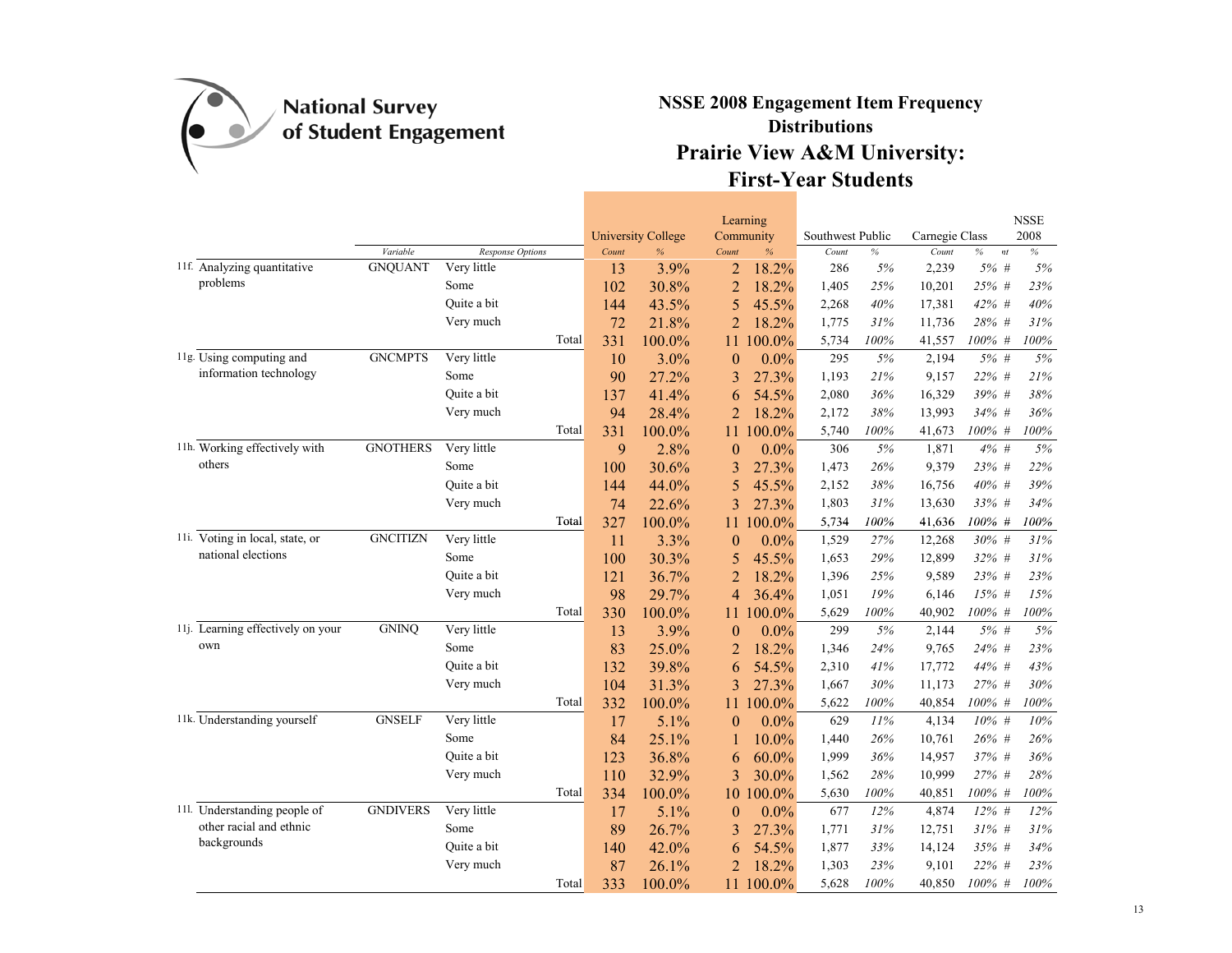

|                                    |                 |                  |       |                | <b>University College</b> |                | Learning<br>Community | Southwest Public |      | Carnegie Class |                     | <b>NSSE</b><br>2008  |
|------------------------------------|-----------------|------------------|-------|----------------|---------------------------|----------------|-----------------------|------------------|------|----------------|---------------------|----------------------|
|                                    | Variable        | Response Options |       | Count          | $\%$                      | Count          | $\%$                  | Count            | $\%$ | Count          | $\%$<br>$\sqrt{nt}$ | $\%$                 |
| 11m Solving complex real-world     | <b>GNPROBSV</b> | Very little      |       | 14             | 4.2%                      | $\theta$       | $0.0\%$               | 629              | 11%  | 4,233          | $10\%$ #            | 10%                  |
| problems                           |                 | Some             |       | 86             | 26.0%                     | 2              | 18.2%                 | 1,827            | 32%  | 13,330         | 33% #               | 32%                  |
|                                    |                 | Ouite a bit      |       | 138            | 41.7%                     | 5              | 45.5%                 | 1,956            | 35%  | 14,979         | 37% #               | 36%                  |
|                                    |                 | Very much        |       | 93             | 28.1%                     | 4              | 36.4%                 | 1,213            | 22%  | 8,317          | 20% #               | 22%                  |
|                                    |                 |                  | Total | 331            | 100.0%                    | 11             | 100.0%                | 5,625            | 100% | 40,859         | 100% #              | 100%                 |
| 11n. Developing a personal code    | <b>GNETHICS</b> | Very little      |       | 17             | 5.1%                      | $\overline{0}$ | $0.0\%$               | 848              | 15%  | 5,051          | $12\%$ #            | 12%                  |
| of values and ethics               |                 | Some             |       | 79             | 23.9%                     | $\overline{2}$ | 18.2%                 | 1,648            | 29%  | 11,638         | 28% #               | 28%                  |
|                                    |                 | Quite a bit      |       | 148            | 44.7%                     | 6              | 54.5%                 | 1,826            | 32%  | 14,448         | 35% #               | 34%                  |
|                                    |                 | Very much        |       | 87             | 26.3%                     | 3              | 27.3%                 | 1,304            | 23%  | 9,708          | 24% #               | 26%                  |
|                                    |                 |                  | Total | 331            | 100.0%                    | 11             | 100.0%                | 5,626            | 100% | 40,845         | 100% #              | 100%                 |
| 110. Contributing to the welfare   | <b>GNCOMMUN</b> | Very little      |       | 29             | 8.8%                      | 3              | 27.3%                 | 1,090            | 19%  | 7,252          | 18% #               | 16%                  |
| of your community                  |                 | Some             |       | 109            | 33.0%                     | 3              | 27.3%                 | 1,983            | 35%  | 14,107         | 35% #               | 34%                  |
|                                    |                 | Quite a bit      |       | 127            | 38.5%                     | 3              | 27.3%                 | 1,631            | 29%  | 12,445         | 30% #               | 31%                  |
|                                    |                 | Very much        |       | 65             | 19.7%                     | $\overline{2}$ | 18.2%                 | 923              | 16%  | 7,057          | 17% #               | 19%                  |
|                                    |                 |                  | Total | 330            | 100.0%                    | 11             | 100.0%                | 5,627            | 100% | 40,861         | 100% #              | 100%                 |
| 11p. Developing a deepened sense   | <b>GNSPIRIT</b> | Very little      |       | 29             | 8.7%                      | 3              | 27.3%                 | 2,074            | 37%  | 14,173         | 35% #               | 35%                  |
| of spirituality                    |                 | Some             |       | 91             | 27.4%                     | 3              | 27.3%                 | 1,573            | 28%  | 11,472         | 28% #               | 28%                  |
|                                    |                 | Quite a bit      |       | 121            | 36.4%                     | 4              | 36.4%                 | 1,138            | 20%  | 8,933          | 22% #               | 21%                  |
|                                    |                 | Very much        |       | 91             | 27.4%                     |                | 9.1%                  | 831              | 15%  | 6,243          | $15%$ #             | 17%                  |
|                                    |                 |                  | Total | 332            | 100.0%                    | 11             | 100.0%                | 5,616            | 100% | 40,821         | $100\%$ #           | 100%                 |
| 12. Overall, how would you         | <b>ADVISE</b>   | Poor             |       | 9              | 2.7%                      | $\overline{0}$ | $0.0\%$               | 242              | 4%   | 2,310          | 6% #                | 5%                   |
| evaluate the quality of            |                 | Fair             |       | 61             | 18.3%                     | 3              | 27.3%                 | 954              | 17%  | 7,426          | 18% #               | $17\%$               |
| academic advising you have         |                 | Good             |       | 145            | 43.5%                     | 4              | 36.4%                 | 2,596            | 46%  | 20,066         | 48% #               | 47%                  |
| received at your institution?      |                 | Excellent        |       | 118            | 35.4%                     | 4              | 36.4%                 | 1,903            | 33%  | 11,573         | 28% #               | 31%                  |
|                                    |                 |                  | Total | 333            | 100.0%                    | 11             | 100.0%                | 5,695            | 100% | 41,375         | 100% #              | 100%                 |
| 13. How would you evaluate your    | <b>ENTIREXP</b> | Poor             |       | $\overline{3}$ | 0.9%                      | $\theta$       | $0.0\%$               | 84               | 1%   | 743            | $2\%$ #             | 2%                   |
| entire educational experience      |                 | Fair             |       | 38             | 11.5%                     | 1              | 9.1%                  | 598              | 11%  | 4,797          | $12\%$ #            | $11\%$               |
| at this institution?               |                 | Good             |       | 165            | 49.8%                     | 5              | 45.5%                 | 3,008            | 53%  | 22,181         | 54% #               | 50%                  |
|                                    |                 | Excellent        |       | 125            | 37.8%                     | 5              | 45.5%                 | 2,005            | 35%  | 13,659         | 33% #               | 38%                  |
|                                    |                 |                  | Total | 331            | 100.0%                    | 11             | 100.0%                | 5,695            | 100% | 41,380         | $100\%$ #           | 100%                 |
| 14. If you could start over again, | <b>SAMECOLL</b> | Definitely no    |       | 11             | 3.3%                      | $\bf{0}$       | $0.0\%$               | 161              | 3%   | 1,794          | 4% #                | 4%                   |
| would you go to the same           |                 | Probably no      |       | 34             | 10.3%                     | $\theta$       | $0.0\%$               | 624              | 11%  | 5,328          | 13% #               | 12%                  |
| <i>institution</i> you are now     |                 | Probably yes     |       | 125            | 37.8%                     | 3              | 27.3%                 | 2,276            | 40%  | 17,484         | 42% #               | 39%                  |
| attending?                         |                 | Definitely yes   |       | 161            | 48.6%                     | 8              | 72.7%                 | 2,640            | 46%  | 16,783         | $41\%$ #            | 45%                  |
|                                    |                 |                  | Total | 331            | 100.0%                    | 11             | 100.0%                | 5,701            | 100% | 41,389         | 100% #              | 100%                 |
|                                    |                 |                  |       |                |                           |                |                       |                  |      |                |                     | <b>IPEDS: 227526</b> |

14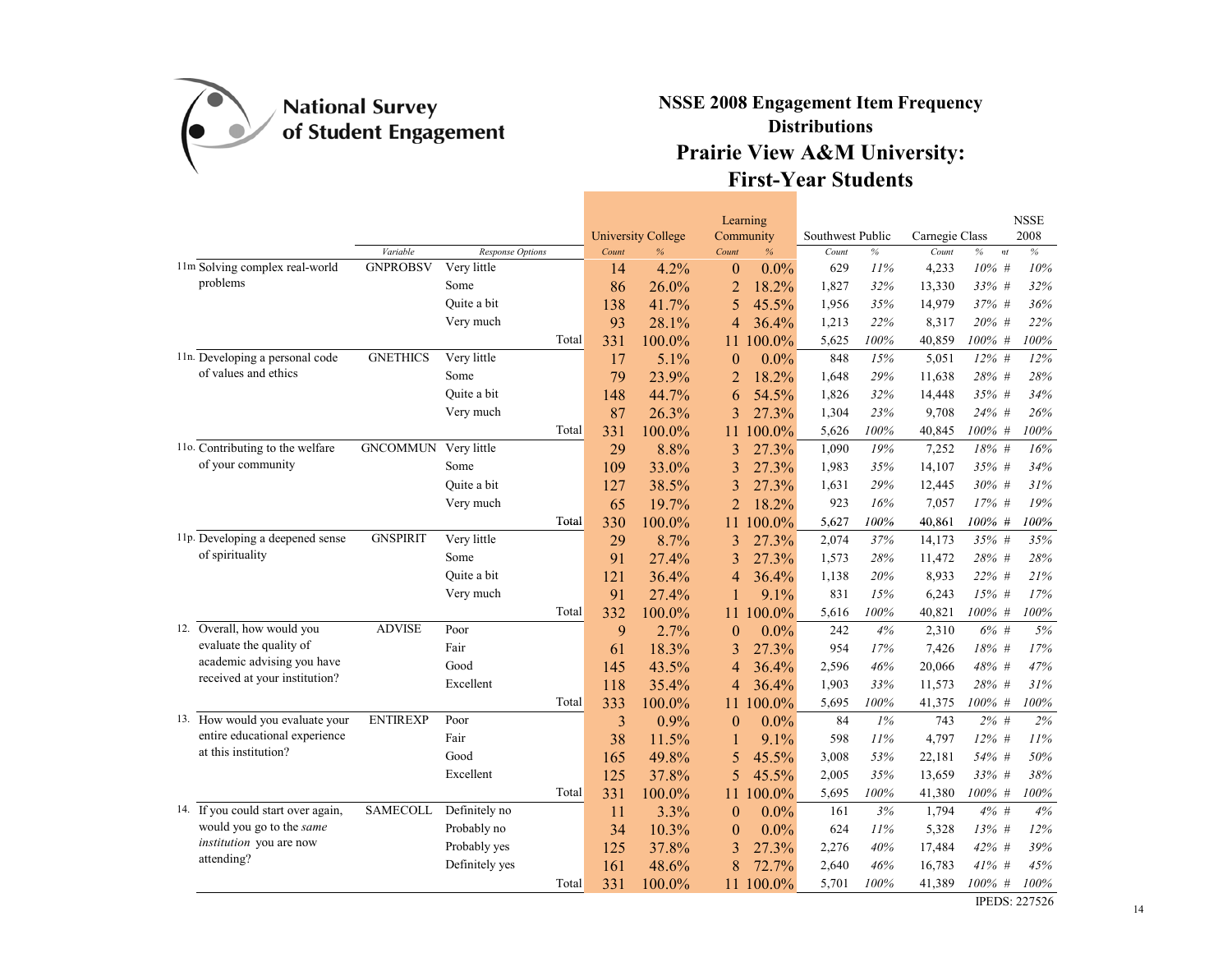

|     |                                                              |                 |                                               |                |                                |                                              |         |            |            |                         |                     | <b>NSSE</b>  |
|-----|--------------------------------------------------------------|-----------------|-----------------------------------------------|----------------|--------------------------------|----------------------------------------------|---------|------------|------------|-------------------------|---------------------|--------------|
|     |                                                              | Variable        | Response Options                              | Count          | <b>University College</b><br>% | Learning Community Southwest Public<br>Count | $\%$    | Count      | $\%$       | Carnegie Class<br>Count | $\%$<br>$\sqrt{nt}$ | 2008<br>$\%$ |
|     | 15. Age                                                      | <b>AGE</b>      | 19 or younger                                 | $\overline{0}$ | $0.0\%$                        | $\mathbf{0}$                                 | $0.0\%$ | 4,662      | 82%        | 36,080                  | 87% #               | 87%          |
|     |                                                              |                 | $20 - 23$                                     | $\theta$       | 0.0%                           | $\theta$                                     | $0.0\%$ | 577        | 10%        | 2,992                   | 7% #                | 7%           |
|     |                                                              |                 | 24-29                                         | $\theta$       | 0.0%                           | $\theta$                                     | $0.0\%$ | 205        | 4%         | 955                     | 2% #                | 2%           |
|     |                                                              |                 | 30-39                                         | $\theta$       | $0.0\%$                        | $\theta$                                     | $0.0\%$ | 171        | 3%         | 836                     | $2\%$ #             | 2%           |
|     |                                                              |                 | $40 - 55$                                     | $\theta$       | 0.0%                           | $\boldsymbol{0}$                             | $0.0\%$ | 90         | 2%         | 582                     | $1\%$ #             | 2%           |
|     |                                                              |                 | Over 55                                       | $\theta$       | 0.0%                           | $\boldsymbol{0}$                             | $0.0\%$ | 4          | $0\%$      | 53                      | $0\%$ #             | $0\%$        |
|     |                                                              |                 | Total                                         | $\theta$       | $0.0\%$                        | $\overline{0}$                               | $0.0\%$ | 5,709      | 100%       | 41,498 100% #           |                     | 100%         |
|     | 16. Sex                                                      | <b>SEX</b>      | Male                                          | 118            | 35.0%                          | $\theta$                                     | $0.0\%$ | 2,060      | 36%        | 13,532                  | 33% #               | 36%          |
|     |                                                              |                 | Female                                        | 219            | 65.0%                          | 11                                           | 100.0%  | 3,650      | 64%        | 27,988                  | $67\%$ #            | 64%          |
|     |                                                              |                 | Total                                         | 337            | 100.0%                         | 11                                           | 100.0%  | 5,710 100% |            | 41,520 100% #           |                     | 100%         |
| 17. | Are you an international                                     | <b>INTERNAT</b> | N <sub>o</sub>                                | 321            | 96.7%                          | 11                                           | 100.0%  | 5,338      | 94%        | 39,446                  | 95% #               | 95%          |
|     | student or foreign national?                                 |                 | Yes                                           | 11             | 3.3%                           | $\theta$                                     | $0.0\%$ | 364        | 6%         | 1,944                   | 5% #                | 5%           |
|     |                                                              |                 | Total                                         | 332            | 100.0%                         | 11                                           | 100.0%  | 5,702 100% |            | 41,390 100% #           |                     | 100%         |
| 18. | Racial or ethnic identification                              | RACE05          | American Indian or other                      | $\overline{2}$ | 0.6%                           | $\theta$                                     | 0.0%    |            |            |                         |                     |              |
|     |                                                              |                 | Native American                               |                |                                |                                              |         | 216        | 4%         | 283                     | $1\%$ #             | 1%           |
|     |                                                              |                 | Asian, Asian American,<br>or Pacific Islander |                | 0.3%                           | $\overline{0}$                               | $0.0\%$ | 386        | 7%         | 2,498                   | $6\%$ #             | 6%           |
|     |                                                              |                 | <b>Black or African</b><br>American           | 303            | 90.4%                          | 11                                           | 100.0%  | 299        | 5%         | 2,649                   | $6\%$ #             | 7%           |
|     |                                                              |                 | White (non-Hispanic)                          | 5              | 1.5%                           | $\mathbf{0}$                                 | $0.0\%$ | 3,162      | 55%        | 28,514                  | 69% #               | 70%          |
|     |                                                              |                 | Mexican or Mexican                            |                |                                |                                              |         |            |            |                         |                     |              |
|     |                                                              |                 | American                                      | 3              | 0.9%                           | $\theta$                                     | 0.0%    | 707        | 12%        | 1,676                   | $4\%$ #             | 2%           |
|     |                                                              |                 | Puerto Rican                                  |                | 0.3%                           | $\bf{0}$                                     | 0.0%    | 28         | $0\%$      | 346                     | $1\%$ #             | $1\%$        |
|     |                                                              |                 | Other Hispanic or Latino                      | 3              | 0.9%                           | $\theta$                                     | $0.0\%$ | 383        | 7%         | 1,261                   | 3%#                 | 3%           |
|     |                                                              |                 | Multiracial                                   | 10             | 3.0%                           | $\theta$                                     | 0.0%    | 174        | 3%         | 1,126                   | $3\%$ #             | 3%           |
|     |                                                              |                 | Other                                         | 3              | 0.9%                           | $\boldsymbol{0}$                             | $0.0\%$ | 78         | $1\%$      | 683                     | $2\%$ #             | 2%           |
|     |                                                              |                 | I prefer not to respond                       | $\overline{4}$ | 1.2%                           | $\theta$                                     | $0.0\%$ | 277        | 5%         | 2,381                   | 6% #                | 6%           |
|     |                                                              |                 | Total                                         | 335            | 100.0%                         | 11                                           | 100.0%  | 5,710 100% |            | 41,417 100% #           |                     | 100%         |
| 20. | Did you begin college at your                                | <b>ENTER</b>    | Started here                                  | 310            | 91.4%                          | 11                                           | 100.0%  | 4,910      | 86%        | 37,470                  | 90% #               | 91%          |
|     | current institution or<br>elsewhere?                         |                 | Started elsewhere                             | 29             | 8.6%                           | $\theta$                                     | $0.0\%$ | 791        | 14%        | 3,956                   | $10\%$ #            | 9%           |
|     |                                                              |                 | Total                                         | 339            | 100.0%                         | 11                                           | 100.0%  |            | 5,701 100% |                         | 41,426 100% #       | 100%         |
| 21. | Since graduating from high<br>school, which of the following | VOTECH05        | Vocational or technical<br>school             | 10             | 2.9%                           | $\theta$                                     | $0.0\%$ | 304        | 4%         | 1,371                   | $3\%$ #             | 3%           |
|     | types of schools have you<br>attended other than the one     | COMCOL05        | Community or junior<br>college                | 28             | 8.2%                           | $\Omega$                                     | 0.0%    | 969        | 14%        | 3,480                   | 7% #                | 7%           |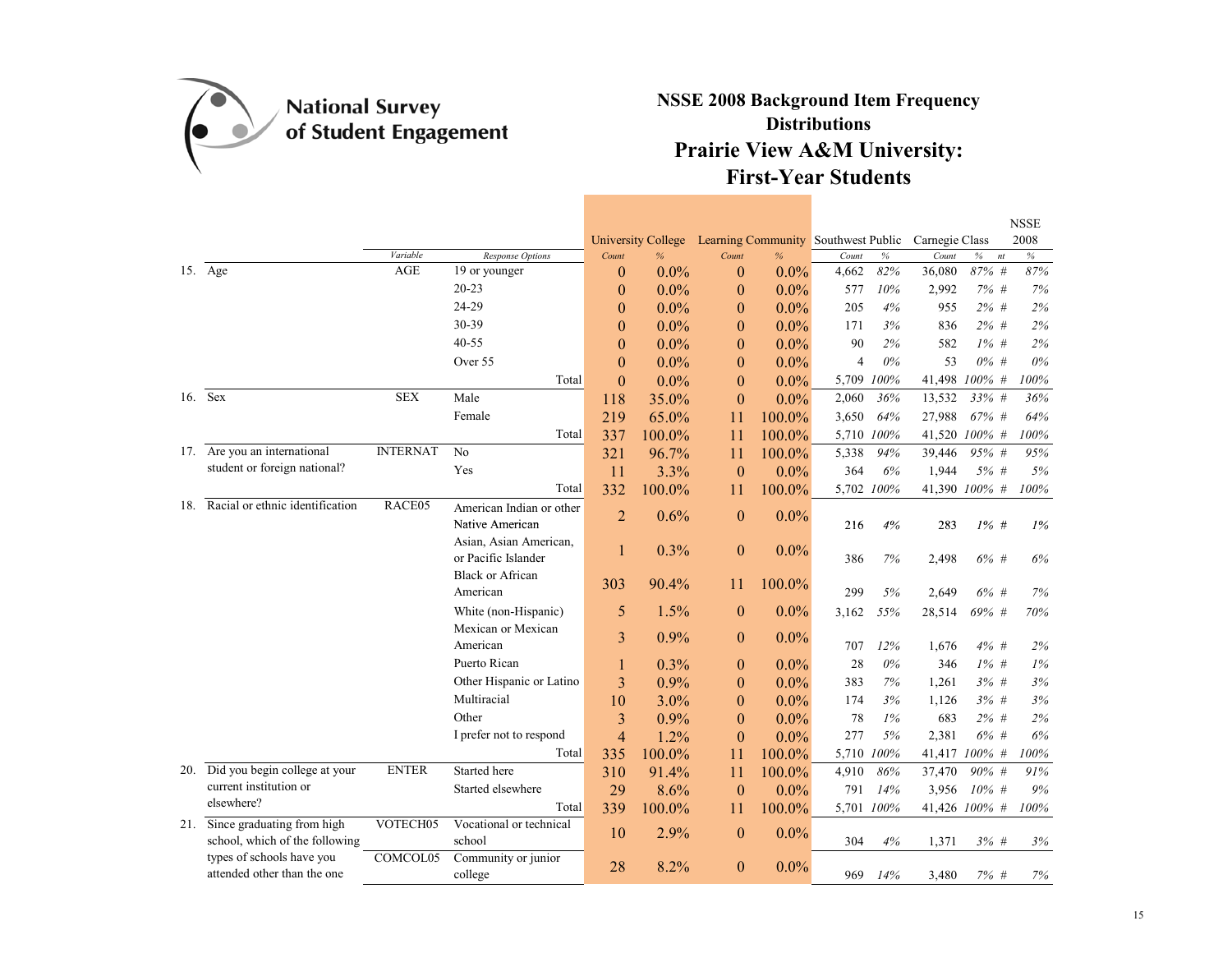

|     |                                                               |                 |                                       |                | <b>University College</b> | Learning Community Southwest Public |          |            |            | Carnegie Class |               | <b>NSSE</b><br>2008 |
|-----|---------------------------------------------------------------|-----------------|---------------------------------------|----------------|---------------------------|-------------------------------------|----------|------------|------------|----------------|---------------|---------------------|
|     |                                                               | Variable        | Response Options                      | Count          | $\frac{9}{6}$             | Count                               | %        | Count      | $\%$       | Count          | nt<br>%       | $\%$                |
|     | you are attending now?<br>(Select all that apply.)            | FOURYR05        | 4-year college other than<br>this one | 94             | 27.6%                     | $\mathbf{0}$                        | $0.0\%$  | 459        | 7%         | 3,235          | $6\%$ #       | 6%                  |
|     |                                                               | NONE05          | None                                  | 210            | 61.6%                     | 11                                  | 100.0%   | 4,016      | 59%        | 33,265         | 66% #         | $68\%$              |
|     |                                                               | OCOL1_05        | Other                                 | 6              | 1.8%                      | $\theta$                            | $0.0\%$  | 183        | 3%         | 1,173          | $2\%$ #       | 3%                  |
| 22. | Thinking about this current                                   | <b>ENRLMENT</b> | Less than full-time                   | 7              | 2.1%                      | $\overline{0}$                      | $0.0\%$  | 357        | 6%         | 1,703          | $4\%$ #       | 4%                  |
|     | academic termHow would                                        |                 | Full-time                             | 327            | 97.9%                     | 11                                  | 100.0%   | 5,344      | 94%        | 39,718         | 96% #         | 96%                 |
|     | you characterize your<br>enrollment?                          |                 | Total                                 | 334            | 100.0%                    | 11                                  | 100.0%   | 5,701 100% |            |                | 41,421 100% # | 100%                |
| 23. | Are you member of a social                                    | <b>FRATSORO</b> | No                                    | 322            | 95.3%                     | 10                                  | 90.9%    | 4,957      | 87%        | 38,357         | 93% #         | 91%                 |
|     | fraternity or sorority?                                       |                 | Yes                                   | 16             | 4.7%                      | $\mathbf{1}$                        | 9.1%     | 735        | 13%        | 3,001          | 7% #          | 9%                  |
|     |                                                               |                 | Total                                 | 338            | 100.0%                    | 11                                  | 100.0%   | 5,692 100% |            |                | 41,358 100% # | 100%                |
| 24. | Are you a student-athlete on a                                | <b>ATHLETE</b>  | No                                    | 303            | 91.8%                     | 11                                  | 100.0%   | 5,387      | 95%        | 37,147         | 90% #         | 88%                 |
|     | team sponsored by your                                        |                 | Yes                                   | 27             | 8.2%                      | $\theta$                            | $0.0\%$  | 302        | 5%         | 4,156          | $10\%$ #      | 12%                 |
|     | institution's athletics<br>department?                        |                 | Total                                 | 330            | 100.0%                    | 11                                  | 100.0%   |            | 5,689 100% |                | 41,303 100% # | 100%                |
| 25. | What have most of your                                        | GRADES04        | C- or lower                           | $\overline{2}$ | 0.6%                      | $\theta$                            | $0.0\%$  | 126        | 2%         | 755            | $2\%$ #       | 2%                  |
|     | grades been up to now at this                                 |                 | $\mathcal{C}$                         | 11             | 3.5%                      | $\theta$                            | $0.0\%$  | 219        | 4%         | 1,593          | $4\%$ #       | 4%                  |
|     | institution?                                                  |                 | $C+$                                  | 22             | 7.1%                      | $\theta$                            | $0.0\%$  | 363        | 6%         | 2,539          | 6% #          | 6%                  |
|     |                                                               |                 | $B -$                                 | 50             | 16.1%                     | $\boldsymbol{0}$                    | $0.0\%$  | 511        | 9%         | 3,831          | $9\%$ #       | 9%                  |
|     |                                                               |                 | B                                     | 60             | 19.3%                     | $\overline{2}$                      | 20.0%    | 1,107      | 19%        | 9,153          | 22% #         | 21%                 |
|     |                                                               |                 | $B+$                                  | 80             | 25.7%                     | 3                                   | 30.0%    | 1,011      | 18%        | 8,024          | 19% #         | 20%                 |
|     |                                                               |                 | A-                                    | 41             | 13.2%                     | $\overline{4}$                      | 40.0%    | 1,015      | 18%        | 7,611          | 18% #         | 20%                 |
|     |                                                               |                 | A                                     | 45             | 14.5%                     | 1                                   | $10.0\%$ | 1,329      | 23%        | 7,782          | $19\%$ #      | 20%                 |
|     |                                                               |                 | Total                                 | 311            | 100.0%                    | 10                                  | 100.0%   | 5,681 100% |            | 41,288 100% #  |               | 100%                |
| 26. | Which of the following best<br>describes where you are living | <b>LIVENOW</b>  | Dormitory or campus<br>housing        | 282            | 85.5%                     | 11                                  | 100.0%   | 2,933      | 52%        | 25,765         | 63% #         | 72%                 |
|     | now while attending college?                                  |                 | Residence, walking<br>distance        | 36             | 10.9%                     | $\theta$                            | 0.0%     | 573        | 10%        | 2,825          | $7\%$ #       | 6%                  |
|     |                                                               |                 | Residence, driving<br>distance        | 10             | 3.0%                      | $\mathbf{0}$                        | 0.0%     | 2,058      | 37%        | 12,024         | $30\%$ #      | 22%                 |
|     |                                                               |                 | Fraternity or sorority<br>house       | $\overline{2}$ | 0.6%                      | $\mathbf{0}$                        | 0.0%     | 33         | 1%         | 144            | $0\%$ #       | $1\%$               |
|     |                                                               |                 | Total                                 | 330            | $100.0\%$                 | 11                                  | 100.0%   | 5,597 100% |            |                | 40,758 100% # | 100%                |

16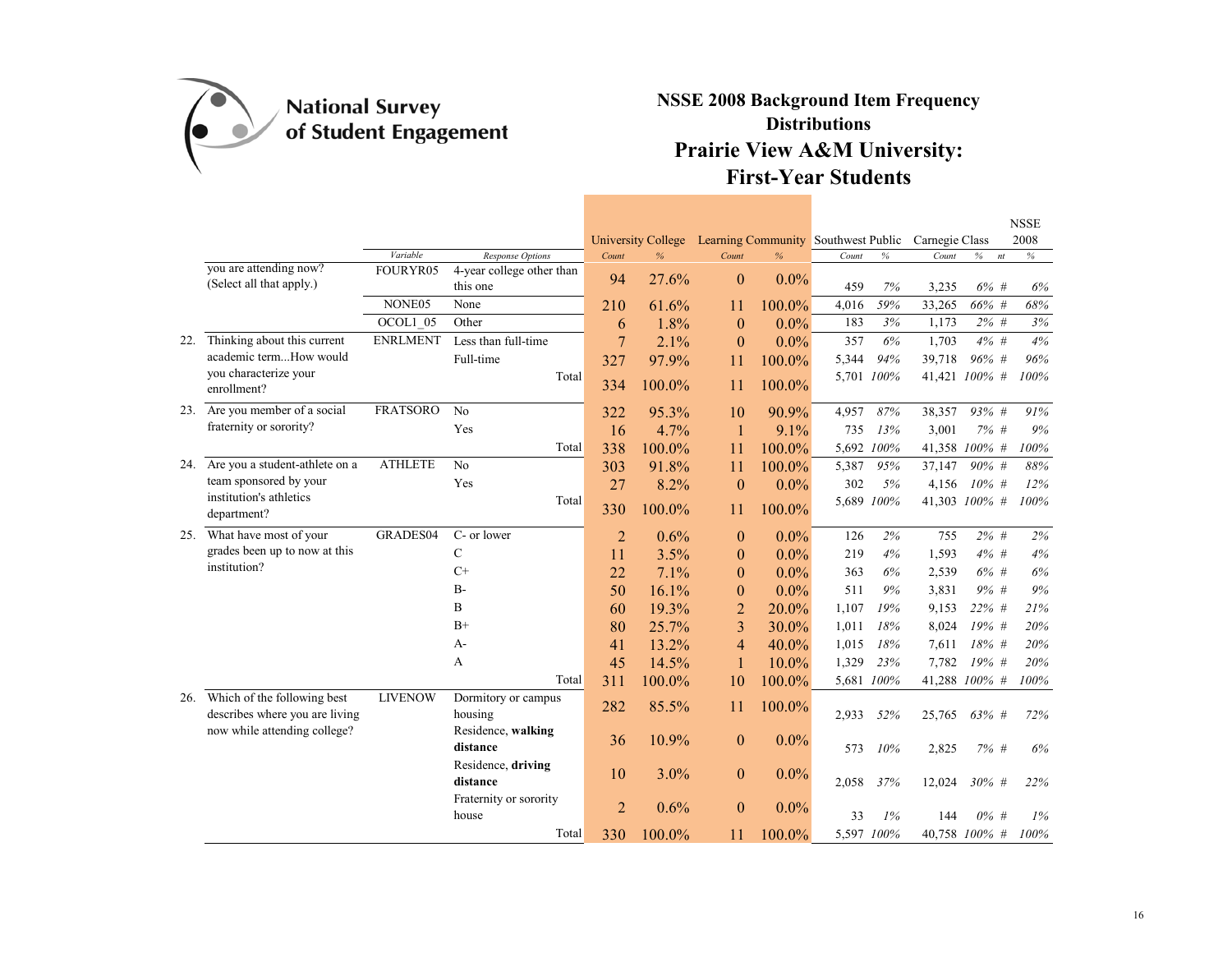

|     |                                   |                             |                                       |                |                    |                |                                     |       |            |                |               | <b>NSSE</b> |
|-----|-----------------------------------|-----------------------------|---------------------------------------|----------------|--------------------|----------------|-------------------------------------|-------|------------|----------------|---------------|-------------|
|     |                                   |                             |                                       |                | University College |                | Learning Community Southwest Public |       |            | Carnegie Class |               | 2008        |
|     | 27a. What is the highest level of | Variable<br><b>FATHREDU</b> | Response Options<br>Did not finish HS | Count          | $\frac{9}{6}$      | Count          | %                                   | Count | $\%$       | Count          | $\%$<br>nt    | $\%$        |
|     | education that your father        |                             | Graduated from HS                     | 36             | 11.8%              |                | 9.1%                                | 673   | 12%        | 3,535          | 9% #          | 7%          |
|     | completed?                        |                             |                                       | 92             | 30.1%              | 7              | 63.6%                               | 1,311 | 23%        | 10,963         | $27\%$ #      | 24%         |
|     |                                   |                             | Attended, no degree                   | 81             | 26.5%              | 2              | 18.2%                               | 897   | 16%        | 6,231          | $15\%$ #      | 13%         |
|     |                                   |                             | Completed Associate's                 | 25             | 8.2%               | $\theta$       | $0.0\%$                             | 421   | 7%         | 3,690          | 9% #          | 8%          |
|     |                                   |                             | Completed Bachelor's                  | 40             | 13.1%              |                | 9.1%                                | 1,344 | 24%        | 9,824          | 24% #         | 26%         |
|     |                                   |                             | Completed Master's                    | 23             | 7.5%               | $\theta$       | $0.0\%$                             | 660   | 12%        | 4,896          | $12\%$ #      | 14%         |
|     |                                   |                             | Completed Doctorate                   | 9              | 2.9%               | $\overline{0}$ | $0.0\%$                             | 331   | 6%         | 1,653          | $4\%$ #       | 7%          |
|     |                                   |                             | Total                                 | 306            | 100.0%             | 11             | 100.0%                              | 5,637 | $100\%$    | 40,792         | $100\%$ #     | 100%        |
|     | 27b. What is the highest level of | <b>MOTHREDU</b>             | Did not finish HS                     | 29             | 9.0%               |                | 9.1%                                | 607   | 11%        | 2,700          | 7% #          | 5%          |
|     | education that your mother        |                             | Graduated from HS                     | 69             | 21.4%              | 4              | 36.4%                               | 1,201 | 21%        | 9,909          | 24% #         | 21%         |
|     | completed?                        |                             | Attended, no degree                   | 80             | 24.8%              | $\overline{2}$ | 18.2%                               | 1,053 | 19%        | 6,937          | $17%$ #       | 15%         |
|     |                                   |                             | Completed Associate's                 | 63             | 19.6%              |                | 9.1%                                | 600   | 11%        | 5,526          | $13\%$ #      | 13%         |
|     |                                   |                             | Completed Bachelor's                  | 48             | 14.9%              |                | $9.1\%$                             | 1,500 | 26%        | 10,304         | 25% #         | 29%         |
|     |                                   |                             | Completed Master's                    | 19             | 5.9%               | $\overline{2}$ | 18.2%                               | 585   | 10%        | 4,975          | $12\%$ #      | 14%         |
|     |                                   |                             | <b>Completed Doctorate</b>            | 14             | 4.3%               | $\overline{0}$ | $0.0\%$                             | 125   | 2%         | 651            | $2\%$ #       | 3%          |
|     |                                   |                             | Total                                 | 322            | 100.0%             | 11             | 100.0%                              | 5,671 | 100%       | 41,002         | $100\%$ #     | 100%        |
| 28. | Primary major or expected         | <b>MAJRPCOL</b>             | Arts and Humanities                   | $\overline{0}$ | $0.0\%$            | $\theta$       | $0.0\%$                             | 570   | 10%        | 5,198          | $13\%$ #      | 15%         |
|     | primary major, in collapsed       |                             | <b>Biological Science</b>             | $\theta$       | $0.0\%$            | $\theta$       | $0.0\%$                             | 454   | 8%         | 2,761          | $7\%$ #       | 9%          |
|     | categories                        |                             | <b>Business</b>                       | $\theta$       | $0.0\%$            | $\theta$       | $0.0\%$                             | 841   | 15%        | 7,007          | $17%$ #       | 15%         |
|     |                                   |                             | Education                             | $\theta$       | $0.0\%$            | $\theta$       | 0.0%                                | 506   | 9%         | 4,996          | $12\%$ #      | 9%          |
|     |                                   |                             | Engineering                           | $\theta$       | $0.0\%$            | $\theta$       | $0.0\%$                             | 513   | 9%         | 1,536          | $4\%$ #       | 6%          |
|     |                                   |                             | Physical Science                      | $\theta$       | $0.0\%$            | $\Omega$       | 0.0%                                | 192   | 3%         | 1,291          | 3%#           | 4%          |
|     |                                   |                             | Professional                          | $\theta$       | $0.0\%$            | $\theta$       | $0.0\%$                             | 804   | 14%        | 5,046          | $13\%$ #      | 11%         |
|     |                                   |                             | Social Science                        | $\mathbf{0}$   | $0.0\%$            | $\theta$       | 0.0%                                | 586   | 10%        | 4,510          | $11\%$ #      | 13%         |
|     |                                   |                             | Other                                 | $\theta$       | $0.0\%$            | $\theta$       | $0.0\%$                             | 943   | 17%        | 6,035          | $15%$ #       | 14%         |
|     |                                   |                             | Undecided                             | $\theta$       | $0.0\%$            | $\overline{0}$ | $0.0\%$                             | 181   | 3%         | 1,757          | $4\%$ #       | 4%          |
|     |                                   |                             | Total                                 | $\theta$       | $0.0\%$            | $\theta$       | $0.0\%$                             |       | 5,590 100% |                | 40,137 100% # | 100%        |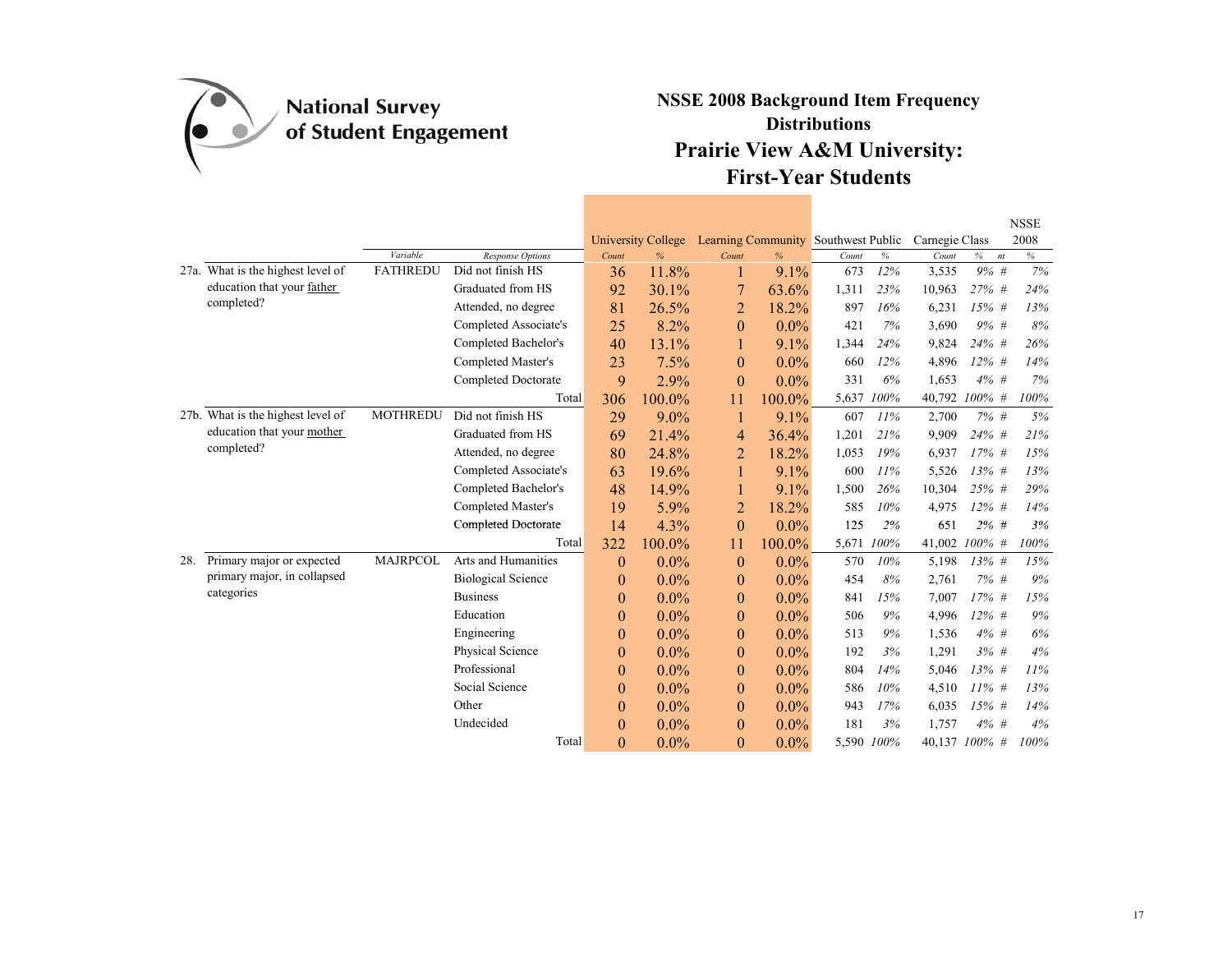

|     |                                        |                 |                           |                  |                    |                  |                                     |              |            |                |           |    | <b>NSSE</b> |
|-----|----------------------------------------|-----------------|---------------------------|------------------|--------------------|------------------|-------------------------------------|--------------|------------|----------------|-----------|----|-------------|
|     |                                        |                 |                           |                  | University College |                  | Learning Community Southwest Public |              |            | Carnegie Class |           |    | 2008        |
|     |                                        | Variable        | <b>Response Options</b>   | Count            | %                  | Count            | %                                   | Count        | $\%$       | Count          | $\%$      | nt | $\%$        |
| 29. | Second major or expected               | <b>MAJRSCOL</b> | Arts and Humanities       | $\theta$         | $0.0\%$            | $\Omega$         | $0.0\%$                             | 281          | 18%        | 2,366          | 23% #     |    | 26%         |
|     | second major (not minor,               |                 | <b>Biological Science</b> | $\boldsymbol{0}$ | 0.0%               | $\boldsymbol{0}$ | $0.0\%$                             | 90           | 6%         | 392            | $4\%$ #   |    | 4%          |
|     | concentration, etc.) if                |                 | <b>Business</b>           | $\boldsymbol{0}$ | $0.0\%$            | $\overline{0}$   | 0.0%                                | 238          | 15%        | 1,732          | $17\%$ #  |    | 14%         |
|     | applicable, in collapsed<br>categories |                 | Education                 | $\mathbf{0}$     | $0.0\%$            | $\theta$         | $0.0\%$                             | 104          | 7%         | 1,074          | $10\%$ #  |    | 7%          |
|     |                                        |                 | Engineering               | $\boldsymbol{0}$ | $0.0\%$            | $\theta$         | $0.0\%$                             | 52           | 3%         | 180            | $2\%$ #   |    | 2%          |
|     |                                        |                 | Physical Science          | $\boldsymbol{0}$ | $0.0\%$            | $\theta$         | $0.0\%$                             | 98           | 6%         | 529            | 5% #      |    | 6%          |
|     |                                        |                 | Professional              | $\mathbf{0}$     | $0.0\%$            | $\overline{0}$   | 0.0%                                | 184          | 12%        | 802            | $8\%$ #   |    | 7%          |
|     |                                        |                 | Social Science            | $\mathbf{0}$     | $0.0\%$            | $\theta$         | $0.0\%$                             | 220          | 14%        | 1,534          | $15\%$ #  |    | 17%         |
|     |                                        |                 | Other                     | $\boldsymbol{0}$ | $0.0\%$            | $\overline{0}$   | $0.0\%$                             | 240          | 15%        | 1,401          | $14\%$ #  |    | 12%         |
|     |                                        |                 | Undecided                 | $\boldsymbol{0}$ | 0.0%               | $\boldsymbol{0}$ | 0.0%                                | 67           | 4%         | 344            | 3%#       |    | 3%          |
|     |                                        |                 | Total                     | $\mathbf{0}$     | $0.0\%$            | $\theta$         | $0.0\%$                             | 1,574        | 100%       | 10,354         | $100\%$ # |    | 100%        |
|     | Institution reported: Gender           | <b>GENDER</b>   | Male                      | $\mathbf{0}$     | $0.0\%$            | $\theta$         | $0.0\%$                             | 2,506        | 37%        | 16,654         | 33% #     |    | 36%         |
|     |                                        |                 | Female                    | $\boldsymbol{0}$ | $0.0\%$            | $\boldsymbol{0}$ | $0.0\%$                             | 4,331        | 63%        | 33,531         | $67\%$ #  |    | 64%         |
|     |                                        |                 | Total                     | $\overline{0}$   | $0.0\%$            | $\theta$         | $0.0\%$                             |              | 6,837 100% | 50,185         | $100\%$ # |    | 100%        |
|     | Institution reported: Race or          | <b>ETHNICIT</b> | African American/Black    | $\mathbf{0}$     | 0.0%               | $\boldsymbol{0}$ | $0.0\%$                             | 405          | 7%         | 3,338          | 8% #      |    | 8%          |
|     | ethnicity                              |                 | Am. Indian/Native Amer.   | $\boldsymbol{0}$ | $0.0\%$            | $\boldsymbol{0}$ | $0.0\%$                             | 253          | 4%         | 262            | $1\%$ #   |    | 1%          |
|     |                                        |                 | Asian/Pacific Islander    | $\mathbf{0}$     | 0.0%               | $\theta$         | $0.0\%$                             | 402          | 7%         | 2,275          | 5% #      |    | 6%          |
|     |                                        |                 | Caucasian/White           | $\mathbf{0}$     | $0.0\%$            | $\boldsymbol{0}$ | $0.0\%$                             | 3,381        | 55%        | 30,926         | 70% #     |    | 70%         |
|     |                                        |                 | Hispanic/Latino           | $\mathbf{0}$     | $0.0\%$            | $\theta$         | $0.0\%$                             | 1,423        | 23%        | 4,016          | 9% #      |    | 6%          |
|     |                                        |                 | Other                     | $\boldsymbol{0}$ | $0.0\%$            | $\boldsymbol{0}$ | $0.0\%$                             | 34           | $1\%$      | 413            | $1\%$ #   |    | 1%          |
|     |                                        |                 | Foreign                   | $\mathbf{0}$     | $0.0\%$            | $\overline{0}$   | $0.0\%$                             | 230          | 4%         | 841            | $2\%$ #   |    | 2%          |
|     |                                        |                 | Multi-racial              | $\theta$         | $0.0\%$            | $\overline{0}$   | $0.0\%$                             | $\mathbf{0}$ | 0%         | 189            | $0\%$ #   |    | $0\%$       |
|     |                                        |                 | Unknown                   | $\boldsymbol{0}$ | 0.0%               | $\boldsymbol{0}$ | $0.0\%$                             | 42           | $1\%$      | 2,159          | 5% #      |    | 5%          |
|     |                                        |                 | Total                     | $\mathbf{0}$     | $0.0\%$            | $\theta$         | $0.0\%$                             | 6,170        | 100%       | 44,419         | 100% #    |    | 100%        |
|     | Institution reported:                  | <b>ENROLLMT</b> | Part-time                 | $\overline{0}$   | $0.0\%$            | $\theta$         | $0.0\%$                             | 599          | 9%         | 2,316          | 5% #      |    | 5%          |
|     | Enrollment                             |                 | Full-time                 | $\boldsymbol{0}$ | $0.0\%$            | $\boldsymbol{0}$ | $0.0\%$                             | 6,237        | 91%        | 47,856         | 95% #     |    | 95%         |
|     |                                        |                 | Total                     | $\theta$         | 0.0%               | $\Omega$         | $0.0\%$                             |              | 6,836 100% | 50,172 100% #  |           |    | 100%        |
|     | Mode of completion of the              | <b>MODECOMP</b> | Paper                     | 341              | 100.0%             | 11               | 100.0%                              | 235          | 3%         | 1,721          | 3% #      |    | 2%          |
|     | questionnaire                          |                 | Web                       | $\overline{0}$   | $0.0\%$            | $\theta$         | $0.0\%$                             | 6,602        | 97%        | 48,474         | 97%#      |    | 98%         |
|     |                                        |                 | Total                     | 341              | 100.0%             | 11               | 100.0%                              |              | 6,837 100% | 50,195 100% #  |           |    | 100%        |